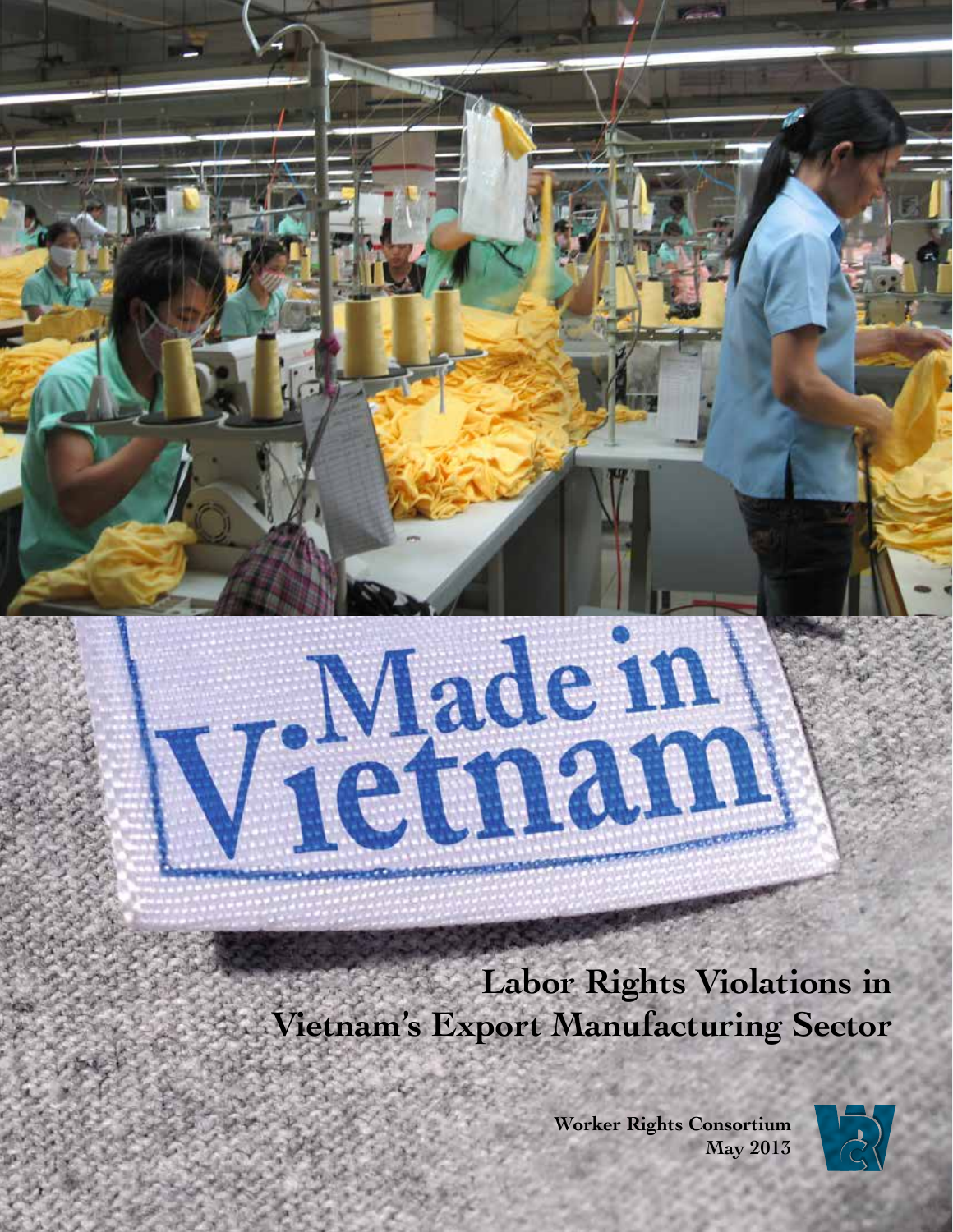# **Made in Vietnam**

### Labor Rights Violations in Vietnam's Export Manufacturing Sector

Worker Rights Consortium

May 2013

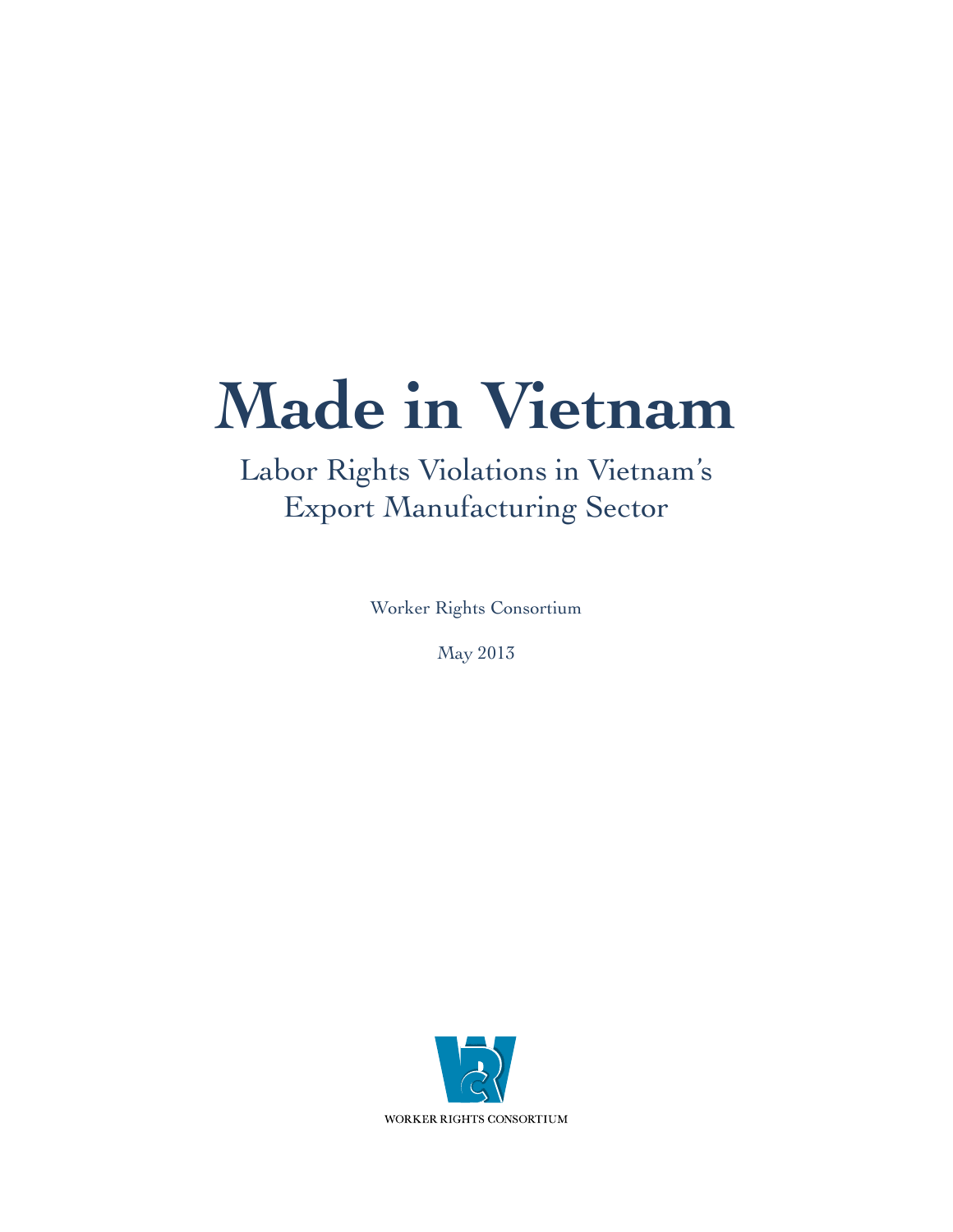# **Contents**

| A. Violations of Freedom of Association 5             |
|-------------------------------------------------------|
|                                                       |
|                                                       |
| D. Gender Discrimination 12                           |
| E. Unsafe Working Conditions 13                       |
| F. Excessive Working Hours  14                        |
| G. Inadequate Wages15                                 |
|                                                       |
| I. "Wage Theft" and Failure to Enforce Labor Laws  18 |
|                                                       |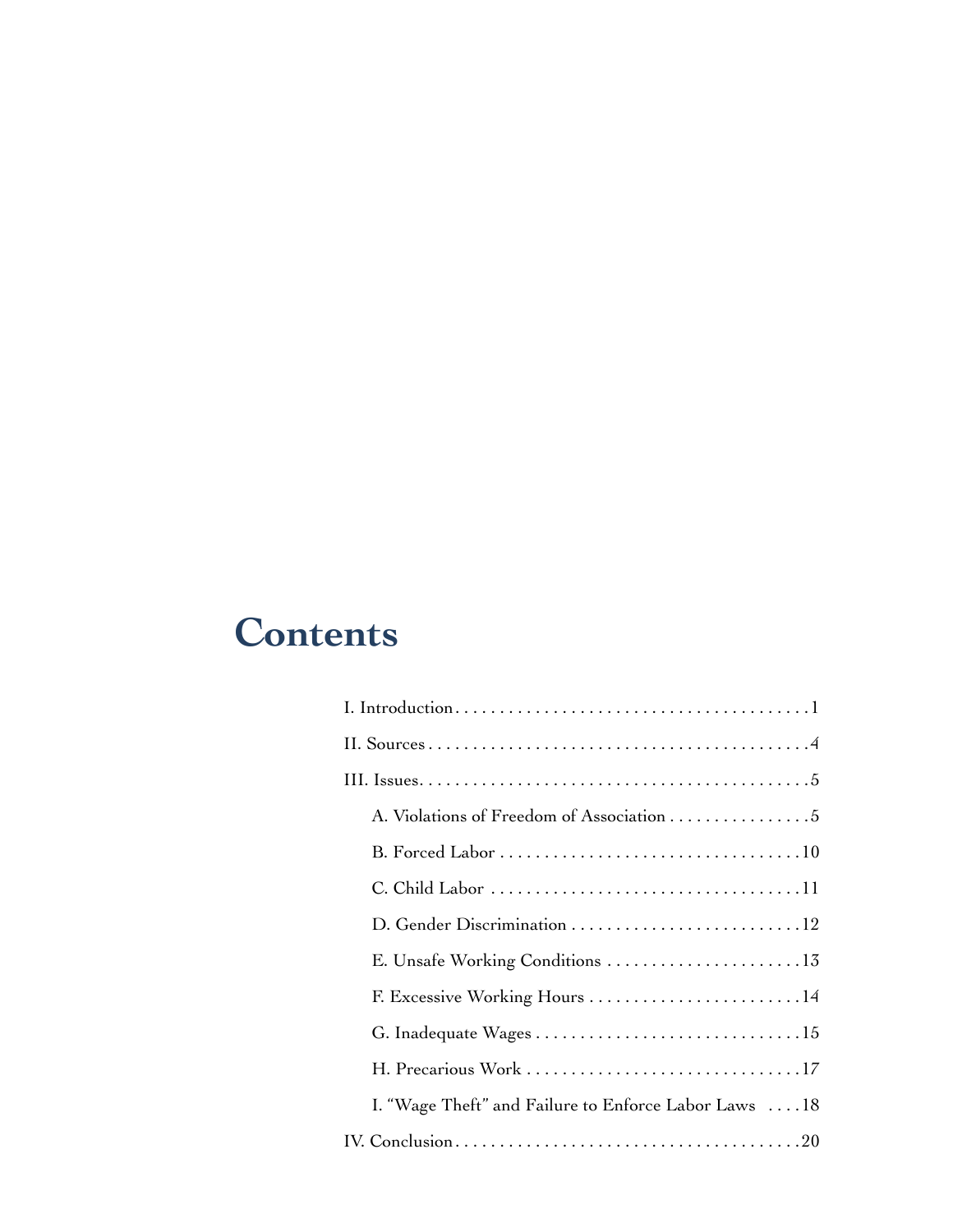

creative commons: nternational Labour Organizaton

# **I. Introduction**

THIS IS A BRIEFING PAPER for Worker Rights Consortium affiliate universities and colleges and their licensees concerning the labor rights environment in Vietnam and, in particular, its export garment manufacturing industry, a sector which includes the production of collegiate licensed apparel. As of March 2013, Vietnam was second only to China in the number of factories (185) that have been disclosed to the WRC by licensees as locations for the manufacture of collegiate products outside the United States.1

Likewise, over the previous twelve-month period Vietnam was also the second largest source of apparel and textile imports to the United States by dollar value, which was estimated to total \$7.9 billion and comprise 7.8% of the total imported apparel and textile market.<sup>2</sup> The garment and textile industry is Vietnam's largest single source of formal private sector employment with a direct labor force of more than two million workers.<sup>3</sup> By comparison, electronics assembly, one of the country's other leading export manufacturing sectors, employs approximately 120,000 workers.4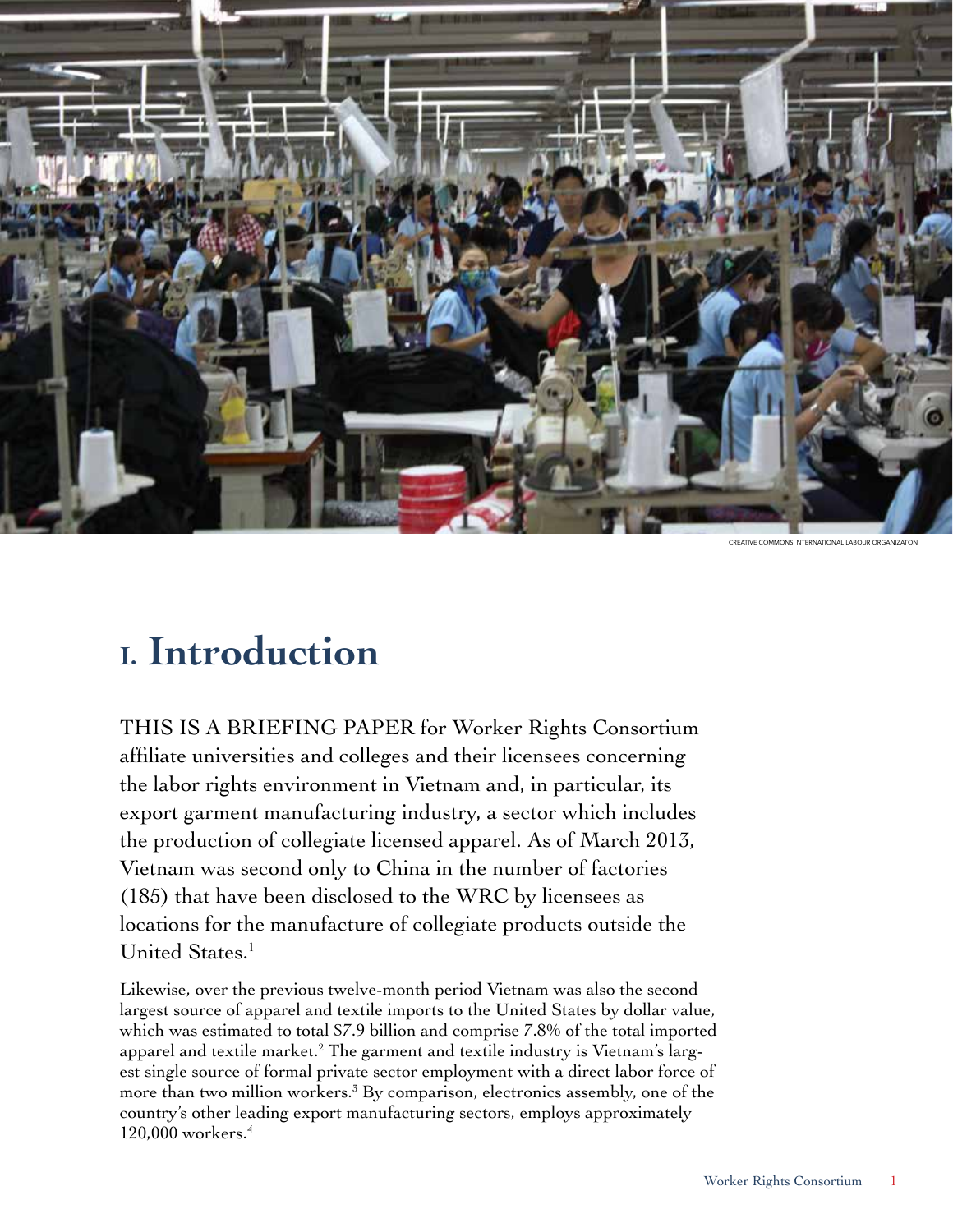As a result, the labor rights environment in Vietnam and, in particular, its export apparel manufacturing industry is of significant interest to the WRC and universities and colleges concerned about the working conditions under which their licensed apparel is produced. The labor rights situation in the country dictates this as well—in 2012 the U.S. Department of Labor added garments from Vietnam to its official list of products made with forced and child labor, making Vietnam one of only seven countries in the world whose apparel received this designation.<sup>5</sup>

Unfortunately, government policies in Vietnam restricting the establishment of independent grassroots nongovernmental organizations, including those that could investigate labor rights abuses and assist workers, $^6$  and preventing the establishment of independent trade unions<sup>7</sup> hamper fully independent monitoring of working conditions in Vietnam's export garment factories. Advocating for labor rights and monitoring factory conditions independently of the apparel indus-

**In 2012 the U.S. Department of Labor added garments from Vietnam to its official list of products made with forced and child labor, making Vietnam one of only seven countries in the world whose apparel received this designation.** try and government authorities is, for this reason, more difficult in Vietnam than in China, where such grassroots worker rights organizations, while sometimes subject to harassment and surveillance, are far more prevalent and well-established.8

Despite these challenges, given the difficult labor rights environment in Vietnam and the country's increasing importance as a manufacturing location for collegiate apparel, we felt it useful to review and assess for affiliate universities and colleges key labor issues in Vietnam's export garment industry. We hope this briefing will

be useful for WRC affiliate universities and colleges in their engagement with licensees concerning supply chain labor issues in Vietnam.

This review and assessment discusses several issues of particular concern involving labor conditions in Vietnam's garment sector, in particular, and its export manufacturing industries, in general. In summary, the WRC finds the following with respect to the issues listed below:

- ✦ *Freedom of Association and Collective Bargaining—*These basic labor rights are not respected under Vietnamese law. Workers who have attempted to form labor organizations outside of the official union structure dominated by the state and the Communist Party have been prosecuted and jailed on criminal charges in retaliation for their efforts.<sup>9</sup> At the enterprise level, the official union structure is dominated by factory managers who typically also serve as the officers of plant-level unions, a fundamental conflict of interest.10 So-called "wildcat strikes"—job actions organized by workers outside union structures—occur often, many times in protest of abusive treatment or other labor law violations by factory managers.<sup>11</sup> Workers who lead such strikes can suffer firing, blacklisting, physical violence and imprisonment as a result of employer and state retaliation.<sup>12</sup>
- ✦ *Forced Labor*—As noted, the U.S. Department of Labor has added garments from Vietnam to its annual list of products made with forced and child labor.13 Leading international human rights authorities have report-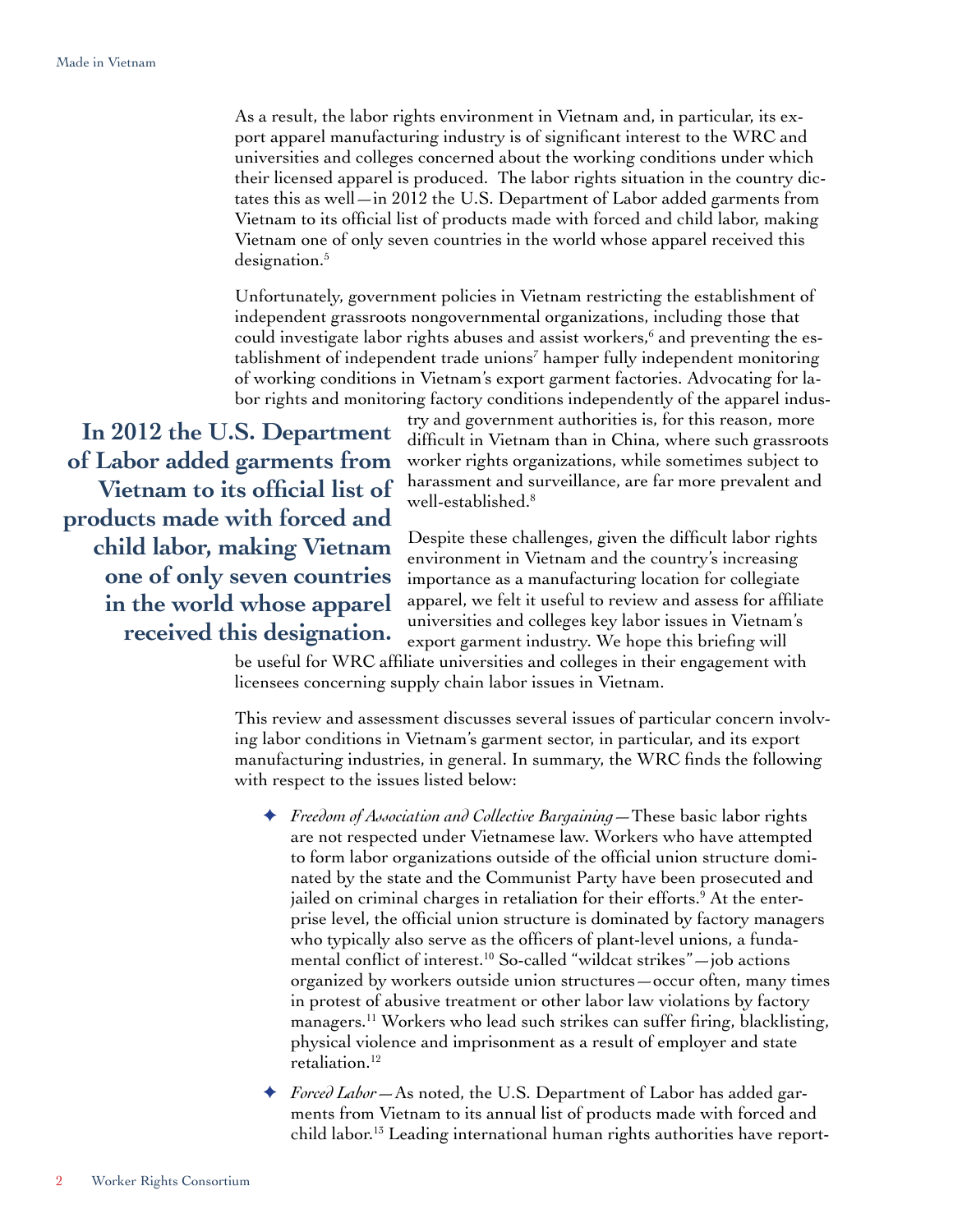ed on Vietnam's practice of detaining illegal drug users in state-run "rehabilitation" centers that function as suppliers of forced labor to various industries—including garment subcontracting.14 International apparel brands, including Columbia Sportswear, previously have been linked to garments produced in these centers through suppliers with whom they subsequently severed some of their business relations.<sup>15</sup> These centers reportedly continue to require forced labor of their detainees, however, including garment work.<sup>16</sup>

- ✦ *Child Labor*—As noted, the U.S. Labor Department has included garments from Vietnam on its global list of products made with forced and child labor.17 In addition to the occasional employment of underage workers in large garment factories outside of legal restrictions, child labor, including forced labor involving the trafficking of children from rural communities to urban areas, remains a significant problem in smaller workshops of the kind which often act as subcontractors to larger factories.<sup>18</sup>
- ✦ *Gender Discrimination*—Women workers in Vietnam face pervasive pregnancy-based discrimination ranging from termination of employment to denial of statutory maternity benefits.<sup>19</sup>
- ✦ *Health and Safety Hazards*—Factory workers are often at risk from hazards such as locked fire exits and failure to provide protective equipment.20 In the last two years there have been fatal factory fires in both export apparel and consumer electronics factories.<sup>21</sup>
- ✦ *Excessive Working Hours*—Garment factory employees report being required to work far in excess of legal limits on working hours often without a single weekly rest day.<sup>22</sup> Factories often attempt to conceal such practices by maintaining false records.23
- ✦ *Inadequate Wages*—Despite significant recent increases in the legal minimum wage, manufacturing workers continue to receive wages that provide only a fraction of the cost of an adequate standard of living.<sup>24</sup>
- ✦ *Precarious Work—*Employment of workers via short-term contracts or third-party labor contractors, practices that render workers vulnerable to exploitive conditions and retaliation for raising grievances, are increasingly common in the export manufacturing sector.<sup>25</sup>
- ✦ *Non-Enforcement of Labor Laws and "Wage Theft"*—Failure to adequately enforce labor laws leaves workers vulnerable to unlawful employer practices that deny workers earned wages and access to social insurance benefits.<sup>26</sup>

In light of these practices, conditions in Vietnam's export garment factories remain generally noncompliant with international labor standards and university codes of conduct. While Vietnam has recently revised its labor law,<sup>27</sup> the changes made, in most cases, seem unlikely to resolve the problems we have identified  $$ although we note them in this memo where relevant. These issues and the sources of the WRC's information concerning them are discussed in further detail in the remainder of this document.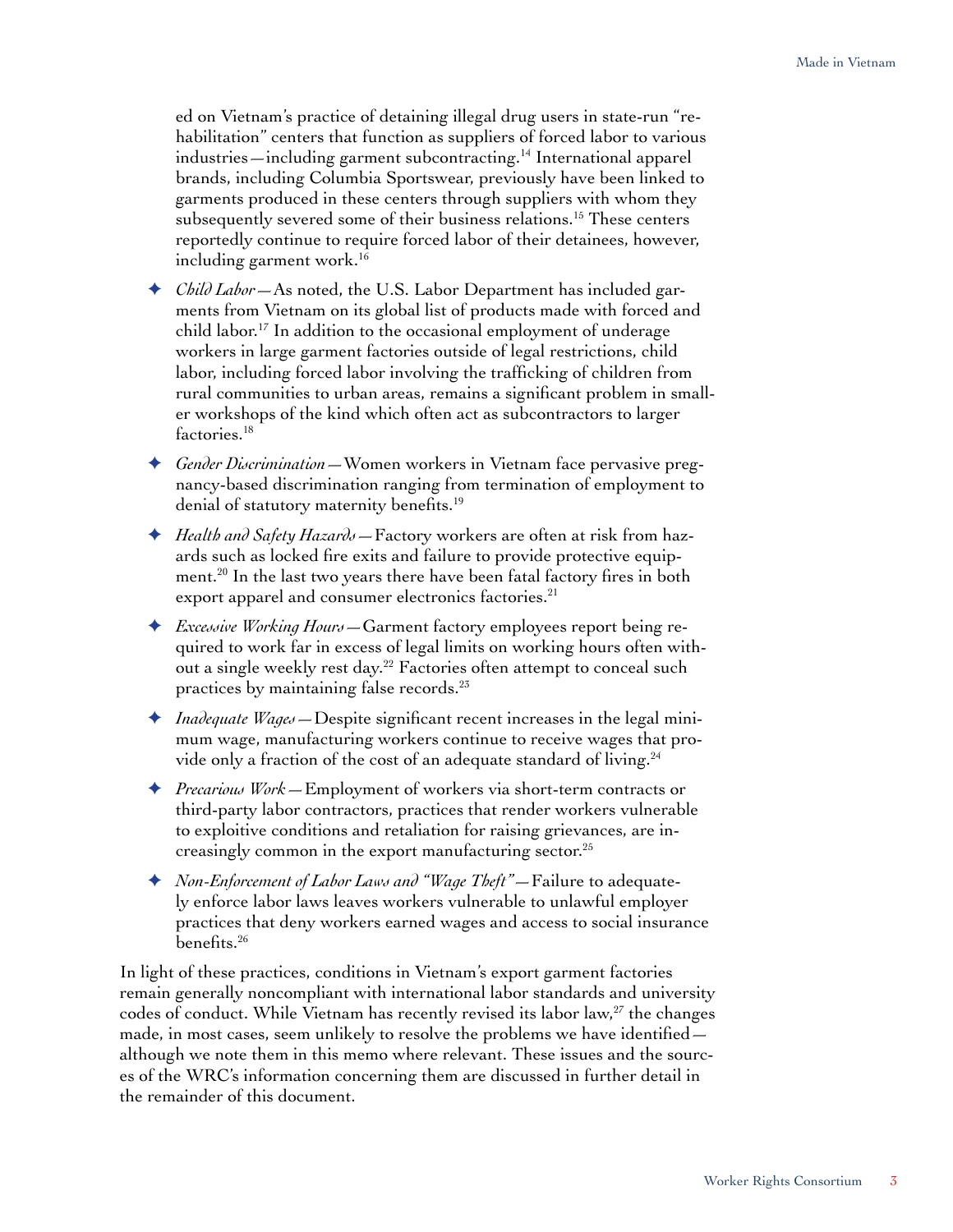### **II. Sources**

Published information on labor conditions in Vietnam's export manufacturing industries can generally be classified into four categories of sources, all of which were reviewed for this briefing:

- ✦ Publications by Vietnamese and foreign scholars and other experts on labor rights issues in contemporary Vietnam;
- ✦ Local and international media coverage of labor-related developments and events in Vietnam;
- ✦ Publications by entities that regularly report on labor rights among a broader array of international human rights issues in Vietnam, such as Human Rights Watch and the U.S. State Department's Bureau of Democracy, Human Rights and Labor; and
- ✦ Reports by organizations that have researched or monitored labor conditions among Vietnamese suppliers to multinational enterprises, with support and cooperation from factory owners and international buyers, themselves, including the Fair Labor Association,<sup>28</sup> the ILO Better Work Vietnam program, $^{29}$  and Oxfam International.<sup>30</sup>

We also reviewed what is, to our knowledge, the sole recent example of an indepth fully independent investigation of labor rights compliance at the factory level in Vietnam, a 2011 report by the Dutch and Swedish nongovernmental organizations, SOMO and Swedwatch, on the labor rights environment at factories producing digital cameras for leading Japanese brands like Pentax and Olympus. $31$ 

To supplement this information, we also cite, where relevant, the findings of interviews conducted with workers at several export apparel factories in Vietnam during the first part of this year. As is the WRC's consistent practice, the names of these factories are noted in the text, along with their major buyers, where these have been identified.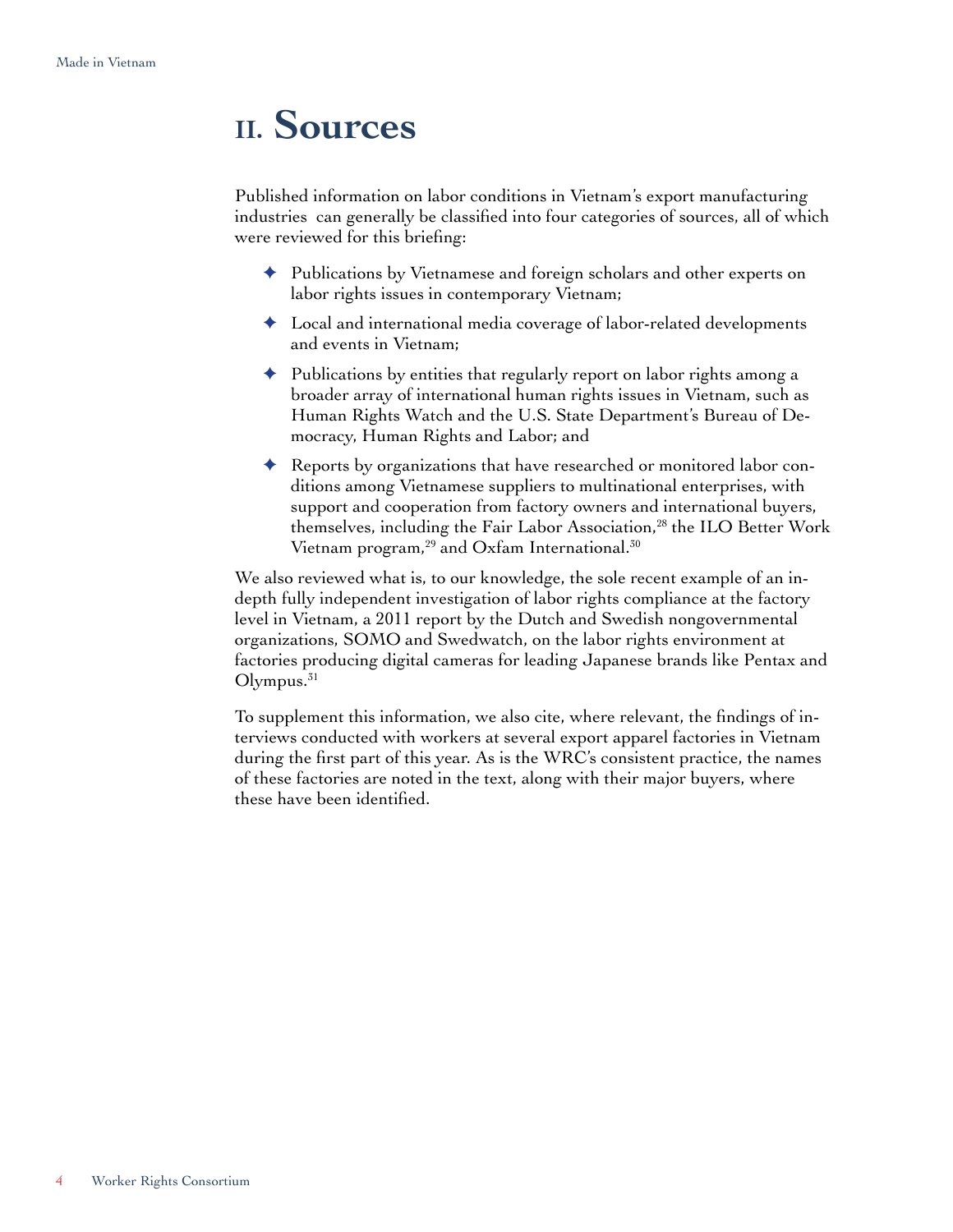

### **III. Issues**

#### **A. Violations of Freedom of Association**

#### **1. Restrictions on Freedom to Join or Form a Union**

The right of workers to form or join unions of their own choosing is a basic element of the fundamental workplace right of freedom of association.<sup>32</sup> The U.S. State Department's most recent annual "Country Reports on Human Rights Practices" make clear that Vietnam continues to violate this fundamental right.<sup>33</sup>

Vietnamese labor law imposes this restriction on associational rights through its requirement that all unions in the country be affiliated with the Vietnam General Confederation of Labor ("VGCL"), which, under its own governing rules, describes itself as "a member of the political system under the leadership of the Communist Party of Vietnam."34 This requirement has been retained under the country's new trade union law which took effect on May 1, 2013.35 Although Vietnamese law requires that all enterprises must establish a trade union, unionization is significantly less-prevalent in foreign-invested enterprises than in the state-owned sector.<sup>36</sup>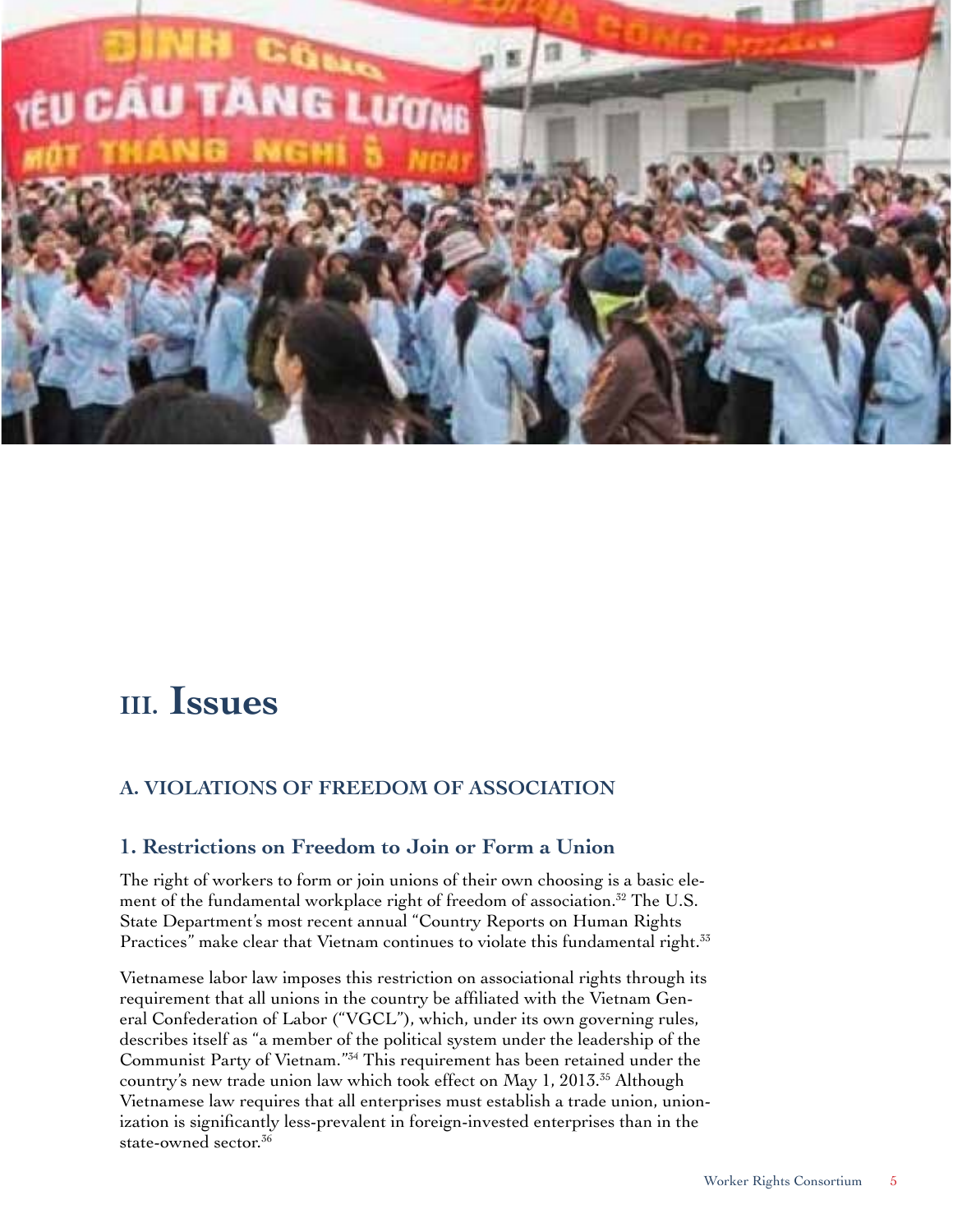#### **2. Repression of Independent Unions**

Vietnam's government enforces its prohibition of independent unions, in part, through the targeted prosecution and imprisonment of citizens who attempt to establish such organizations. Many of the reported cases of such prosecutions are of persons who sought to found independent unions during the brief peri-



od of political liberalization in 2005-2006 when such activities were tolerated by government authorities.<sup>37</sup> Once the state's policies on this subject reverted to the status quo ante, persons who had taken a public role in forming independent unions were subjected to sustained campaigns of prosecution and imprisonment, particularly if they persisted in their labor activism.<sup>38</sup>

For example, in 2007, Trần Khải Thanh Thủy, a writer who, in October 2006, helped found the Công Đoàn Độc Lập Việt Nam ("Vietnam Independent Trade Union"), was convicted of "disturbing the peace" and jailed for nine months.<sup>39</sup> Sometime after her release on this charge, however, she resumed her activism and, in 2010, was sentenced to 3.5 years in prison for assaulting a police officer.<sup>40</sup>

Similarly, factory worker Nguyễn Tấn Hoành, who, in 2006, participated in the founding of another indepen-

dent union, Hiệp Hội Đoàn Kết Công-Nông Việt Nam ("United Workers and Farmers Association of Vietnam"), was arrested in 2007 and imprisoned for eighteen months on charges of "spreading propaganda" and collaborating with foreigners to oppose the state.<sup>41</sup> Another founding member of the same union, Trần Thị Lệ Hồng, also was convicted in 2007 and served two years in prison. The three are among eight prominent independent labor activists who were arrested and prosecuted during this time.<sup>42</sup>

After his release, Nguyen continued his labor activism—reportedly by organizing "wildcat strikes." In early 2010, he was re-arrested and, like Tran, convicted of "disturbing the peace"—and, this time, sentenced to seven years' imprisonment.<sup>43</sup>

#### **3. Employer Domination of Unions**

The denial of associational rights to Vietnamese workers is rendered worse by the fact that not only is the organizing of independent unions legally prohibited, but the official union structure is also de facto dominated at the factory level by employers themselves. This is because enterprise-level union officials are typically chosen by factory managers, not workers, and are, most commonly, actually the company's human resource managers.44

The result is that at the factory level, where workers are most directly impacted by poor labor conditions or rights abuses, and have the most need of collective representation, those designated as their "representatives" are actually persons paid to represent their employer and whose job it is to further the company's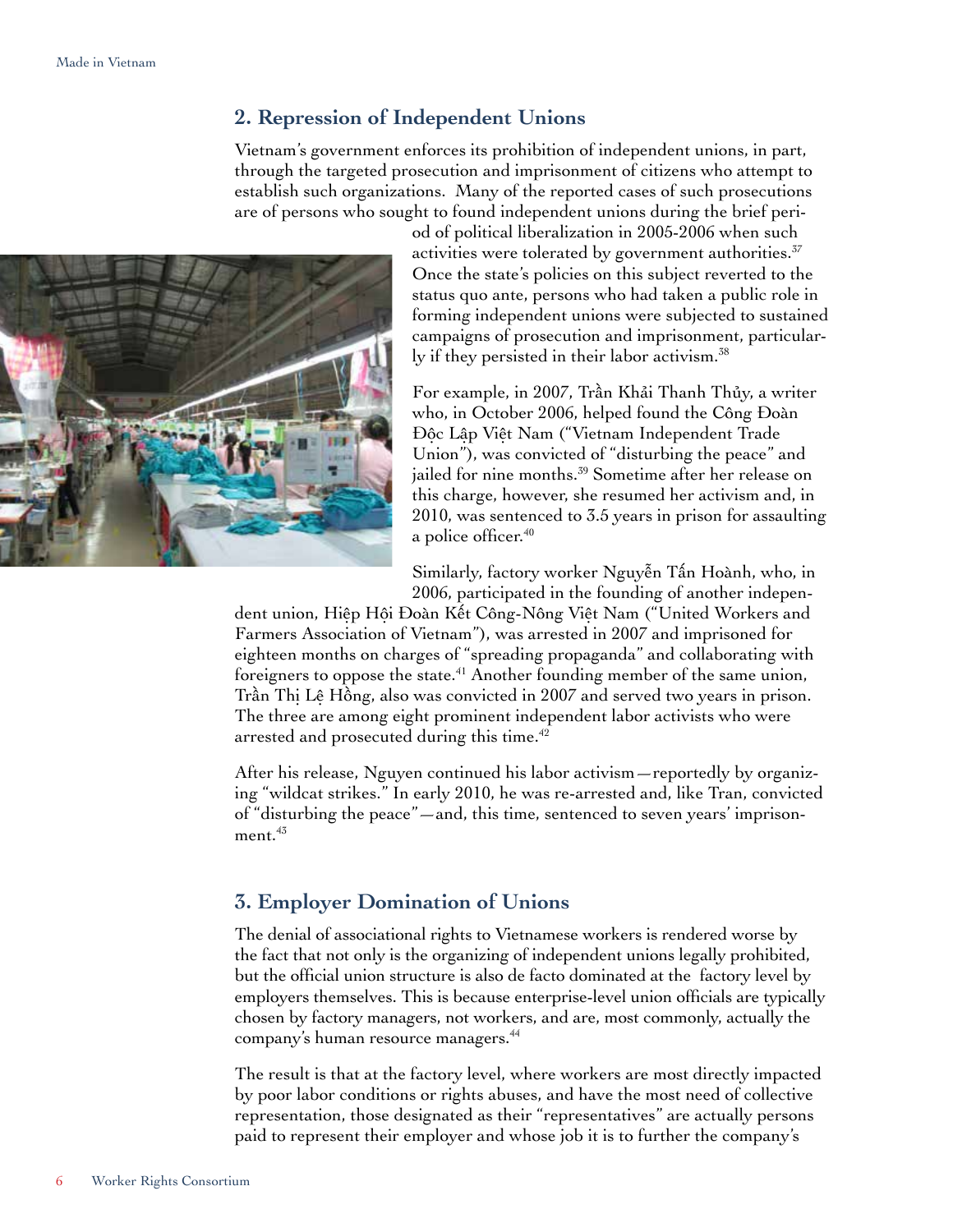interests in labor relations matters, not those of the workers. Not surprisingly, then, Vietnamese workers express little confidence or trust in factory-level unions.45And while more than half of foreign-invested firms reportedly have collective bargaining agreements, nearly all of these simply offer workers terms and conditions to which they are already entitled under the labor law.<sup>46</sup>

The selection of union officials by company management, the designation of company managers to fill these offices, and the monitoring of union meetings by 'company managers-cum-union officers'47 all constitute blatant violations of the right of freedom of association, whose observance requires that "[w]orkers' and employers' organisations shall enjoy adequate protection against any acts

of interference by each other or each other's agents or members in their establishment, functioning or administration."48 Employer domination of factory-level unions creates a fundamental conflict-of-interest on the part of the union officers and an insurmountable bar to unions adequately and independently representing workers' interests and acting to correct violations of the labor laws.<sup>49</sup>

In an apparent attempt to address the domination of VGCL enterprise-level unions by factory managers, the ILO Better Work Vietnam program, in cooperation with the VGCL, since 2011 has promoted the establishment of **Enterprise-level union officials are typically chosen by factory managers, not workers, and are, most commonly, actually the company's human resource managers.**

"Performance Improvement Consultative Committees ("PICCs") at the factory level, which are comprised of an equal number of factory workers and managers and whose purpose is "to improve workplace cooperation and working conditions."50 Beginning in 2012, Better Work began to require that the worker members of these committees be nominated and elected by workers themselves.<sup>51</sup>

It is unclear as yet, however, whether the PICCs, which, as noted, are "joint committees" created by factory managers and the VGCL, will become an vehicle for workers to exercise authentic freedom of association—a right which has, at its core, the ability of workers to "establish … organizations of their own choosing without previous authorisation" which "enjoy adequate protection against acts of interference" by employers.<sup>52</sup> The fact that the VGCL's own structure is currently dominated at the national level by the state, itself, and at the enterprise level by factory owners suggests that its own ability and willingness to promote genuine change in this area may well be rather limited.

#### **4. Restrictions on the Right to Strike**

Denied by the political authorities and their own employers a viable means to exercise freedom of association through the formal labor relations system, Vietnamese workers have, over the past decade, resorted to unauthorized job actions—so-called "wildcat strikes"—in order to protest rights abuses and gain improved conditions. These strikes, while lacking either legal sanction or support from the official union structure, often have been successful in halting rights violations and improving workers' wages.<sup>53</sup>

Participating in and, especially, organizing such strikes, however, exposes workers to risks of retaliation by employers and state authorities that further violate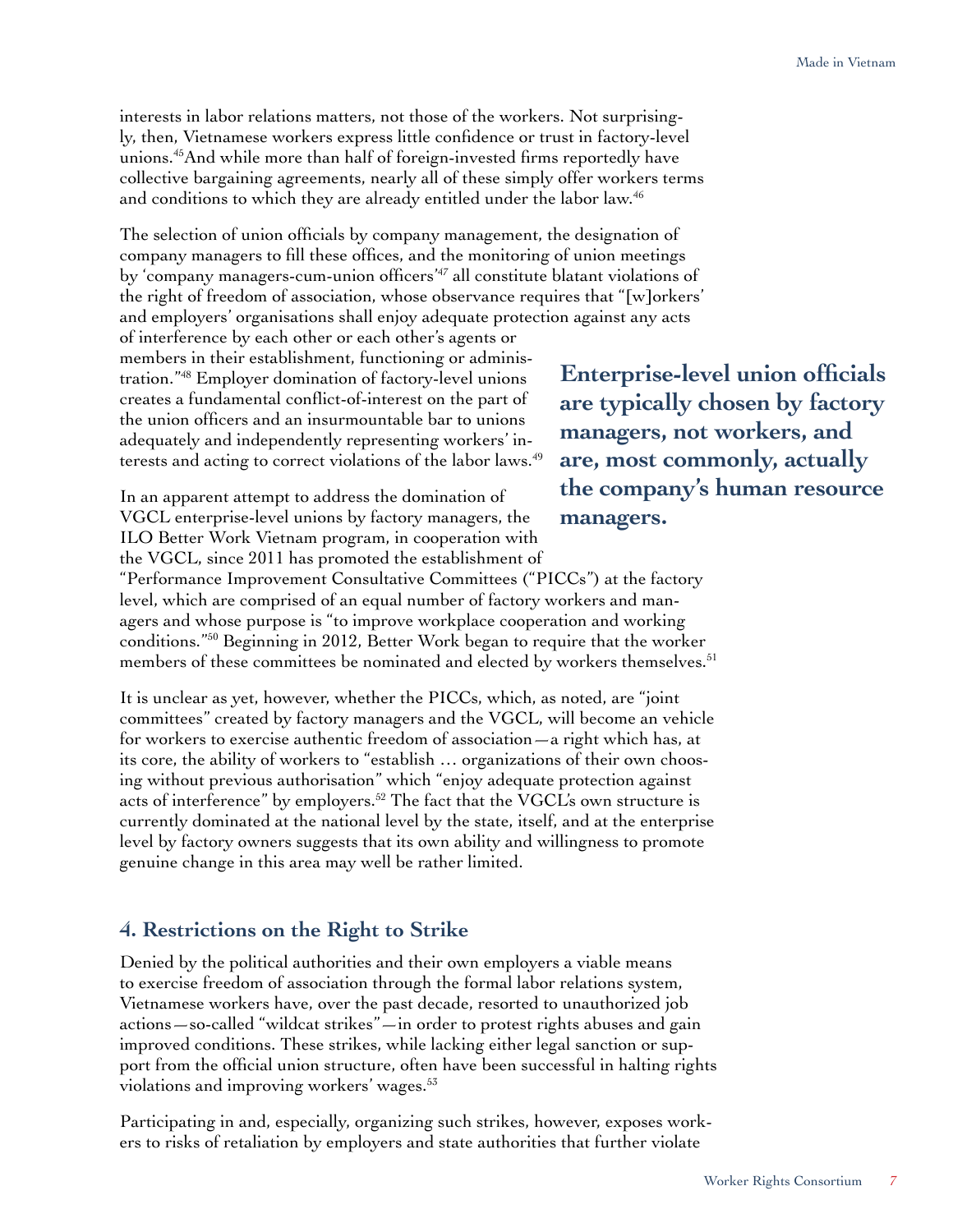their associational rights. The right to strike is protected under international labor rights jurisprudence as a "fundamental right of workers" and an "intrinsic corollary of the right to organize."54 Strikers and strike organizers in Vietnam face dismissal and blacklisting by employers, targeted prosecution and imprisonment by government authorities, and coercive surveillance and retaliatory violence by company security personnel, all forms of retaliation that repress

**Strikers and strike organizers in Vietnam face dismissal and blacklisting by employers, targeted prosecution and imprisonment by government authorities, and coercive surveillance and retaliatory violence by company security personnel** 

workers' exercise of this basic right.<sup>55</sup> Nevertheless such strikes are likely to persist until the government permits a measure of meaningful associational activity by employees and other workable avenues for constructive industrial relations.

#### *a. Prevalence and Causes of Strikes*

The VGCL reported that there were 981 strikes in Vietnam in 2011, more than double the 423 strikes that were registered the year before.<sup>56</sup> As has been a consistent pattern over the past decade, nearly all of these actions were wildcat strikes occurring in the private sector, in which the official union structure played no organizing role. $57$ 

Instead, as a number of scholars have described, Vietnam's wildcat strikes have been organized both within and across factories through informal networks of both migrant workers sharing common living quarters and team leaders and skilled workers carrying influence with fellow employees.<sup>58</sup>

A common strategy used by workers, in order to bypass management-dominated union structures at the factory level and avoid targeting of strike leaders by employers, has been to cease work en masse and wait for the arrival of district-level union, labor ministry, or local government officials who then will then solicit workers' grievances and obtain concessions from factory managers in exchange for employees returning to work.<sup>59</sup> Notably, this process typically does not involve factory employees coming forward as strike leaders to negotiate with managers and, thereby, establish the basis for future bargaining and dispute resolution.<sup>60</sup>

As for the grievances that provoke these strikes, the most common causes reportedly are abusive treatment by factory managers—particularly in the garment sector where Korean and Taiwanese factory owners use authoritarian methods and at times are physically violent toward employees—violations of workers' rights under the labor laws, and failure of minimum wage increases to keep up with the rapidly rising cost of living.<sup>61</sup> Such grievances typically build up over time until a precipitating event or action by factory managers spurs workers to go on strike.62

One recent strike that was precipitated by particularly abusive conduct on the part of foreign managers took place in October 2012 at a Taiwanese-invested shoe factory, Hong Fu Vietnam Footwear Company, which, according to U.S. Customs records, supplies Nike's Converse subsidiary.<sup>63</sup> Workers at this factory reportedly went on strike after a Chinese supervisor glued a Vietnamese worker's hands together with "super glue" as a punishment.<sup>64</sup> The supervisor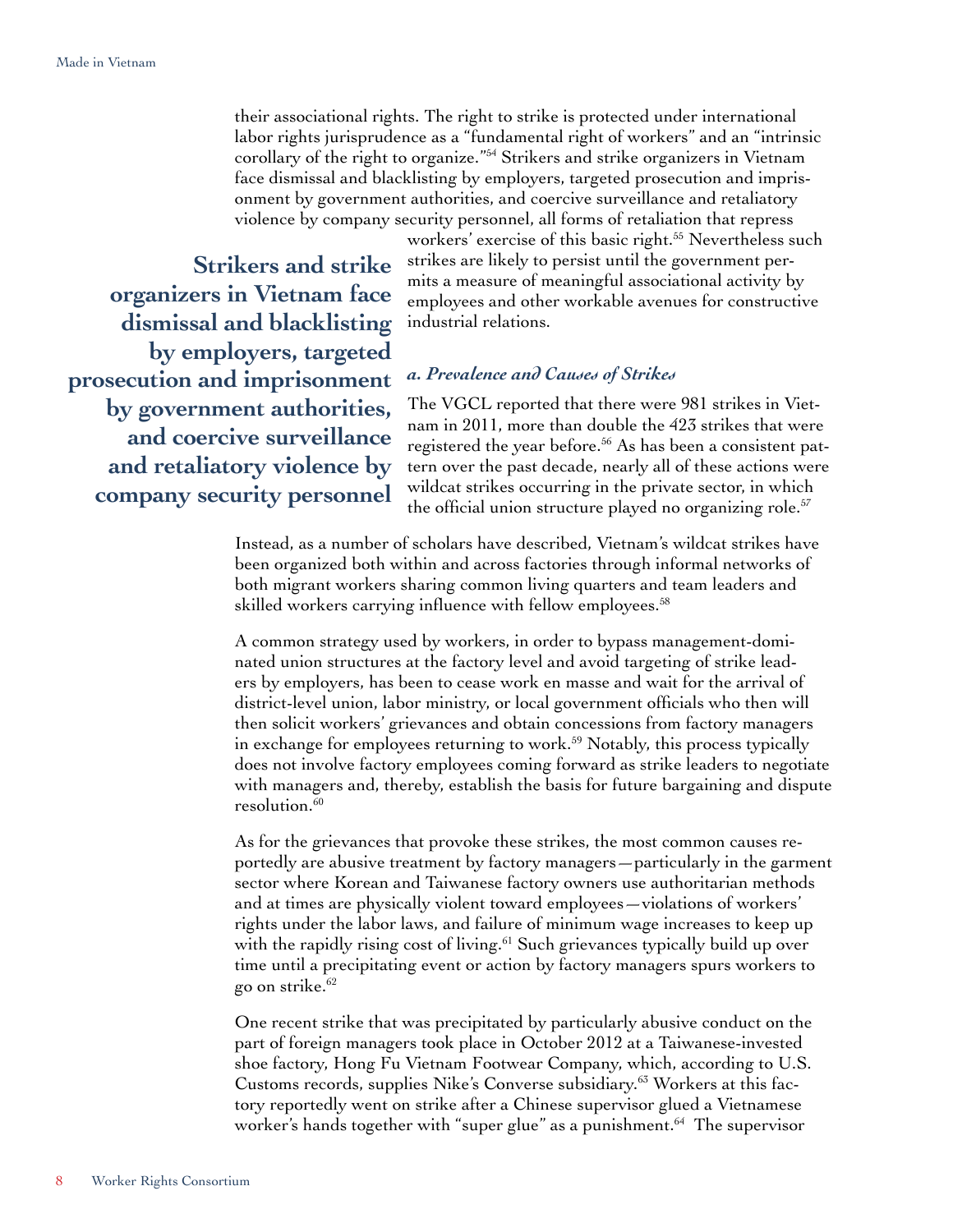was reportedly angered by the practices of employees using the powerful adhesive, which workers evidently brought from home, at work, rather than company-supplied industrial glue.<sup>65</sup>

The supervisor's victim required hospital treatment. After workers walked out in protest, representatives from the local district branch of the VGCL arrived, who convinced the factory's management to suspend the offending supervisor and pay both the affected worker's medical bills and the other workers' wages for the period of the strike. The supervisor, however, did not face any criminal charges.<sup>66</sup>

Another key factor in many strikes is factory managers' violation of workers' rights under Vietnamese labor law. Such violations reportedly include "delays and non-payment of wages, illegal layoffs, failure to pay health insurance contributions, wages below the legal minimum, . . . non-payment of overtime, [and]

the imposition of excessive overtime."67 Unlike workers in more industrialized countries, who typically strike to win wages and benefits above the legal minimum, factory employees in Vietnam must often risk going on strike simply to obtain the terms of employment that managers are already obligated to provide to them by law.<sup>68</sup>

#### *b. Restrictions on the Right to Strike*

As noted, the prevalence of strikes in Vietnam is impressive considering that state officials and factory owners together impose a series of significant restrictions, both legal and practical, on workers' exercise of the right to

strike, including statutes that make nearly all strikes, in practice, illegal, as well as, on occasion, blacklisting, firing and criminal prosecution of workers who lead strikes, and physical violence against striking employees. For a strike to be legal, workers must first, among other things, consult with enterprise-level union officials $^{69}$  —who, as discussed, are typically members of the factory management itself! The impracticality of workers satisfying the law's requirements means that nearly all strikes are, technically speaking, illegal.<sup>70</sup>

Adding to this restriction has been the amendment of labor laws several years ago to make workers who organize illegal strikes liable for resulting economic damage to employers.<sup>71</sup> The impact of such potential penalties, of course, is to discourage the development of face-to-face dispute resolution between striking workers and factory owners, since the former face potential liability if they come forward to advocate on their own behalf.

The risk of facing prosecution by the state is greatest for workers who organize highly-public strikes involving a large number of workers. In October 2010 a court convicted labor activists Nguyen Hoang Quoc Hung, Do Thi Minh Hanh, and Doan Huy Chuong, of "disrupting security and order against the people's administration" and sentenced them to terms of seven to ten years in prison.<sup>72</sup>

The three labor activists had helped organize a strike of 10,000 workers at the My Phong shoe factory in Tra Vinh, which is reportedly a supplier to the U.S. footwear company, Collective Brands, Inc., the parent company of Payless,

**In October 2012, workers at Hong Fu Vietnam Footwear Company, a reported supplier to Nike's Converse subsidiary, went on strike after a Chinese supervisor glued a Vietnamese worker's hands together with "super glue" as a punishment.**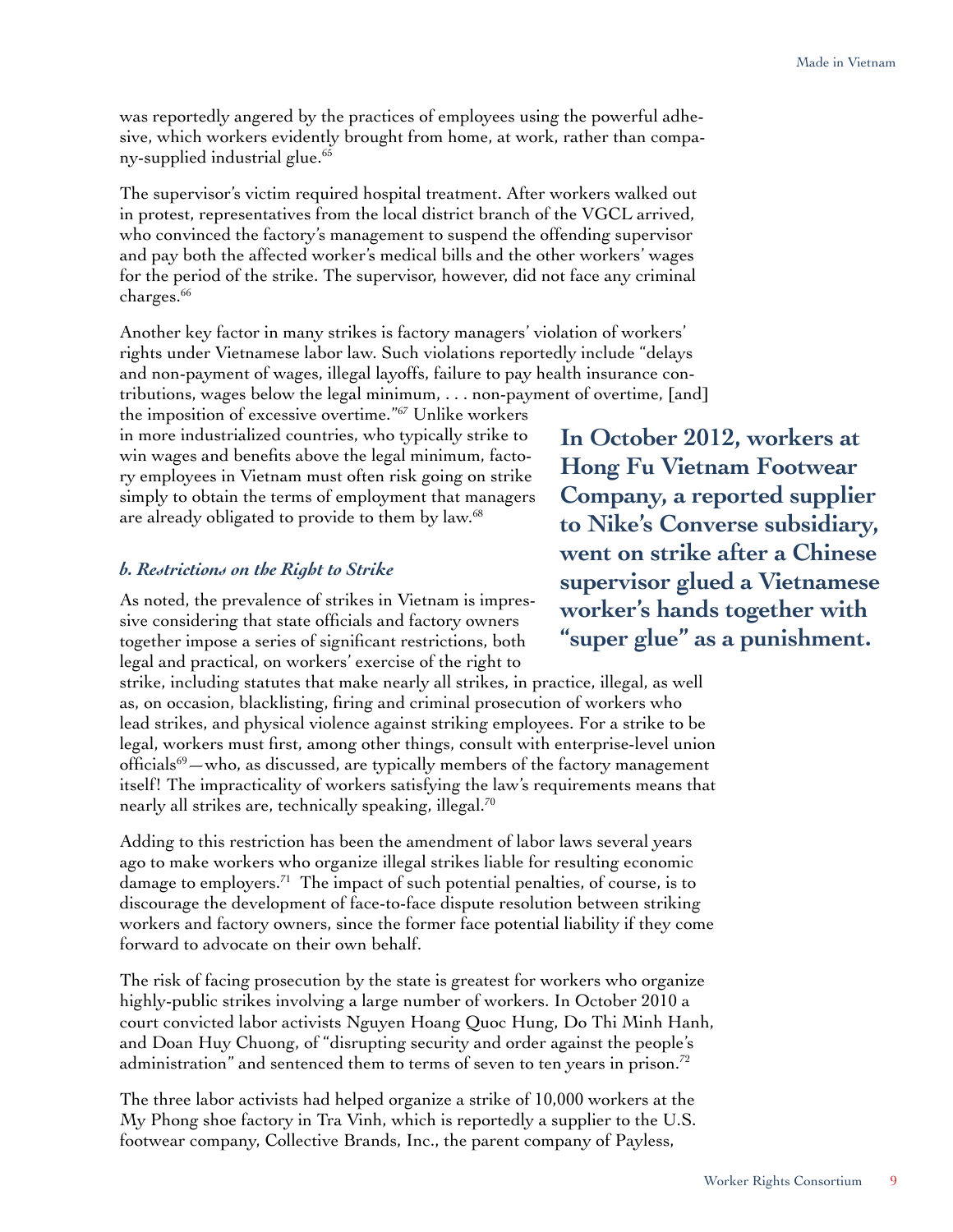Sperry Top-Sider, Saucony, Keds, and Stride Rite. According to Human Rights Watch, none of the three workers were represented by counsel at their trial, nor were any of them allowed to speak on their own behalf.<sup>73</sup> Reportedly, all three



subsequently have been beaten while in prison.<sup>74</sup> A year later, twenty more worker activists allegedly were arrested during a strike by more than 90,000 workers at the Vietnamese factories of the Taiwanese footwear firm, Pou Yen, a major supplier of shoes to adidas.<sup>75</sup>

Of course, even if they are not targeted by the state, worker activists can still face significant retaliation from employers. The U.S. State Department noted in its 2012 human rights report on Vietnam that both the country's labor ministry (the Ministry of Labour, Invalids and Social Affairs, "MOLISA") and the local news media had reported blacklisting of strikers by employers.

In the first case, a company had photographed striking workers and sent the images to other employers, while in the second, managers from the Japanese electronics firm, Panasonic, were said to have developed a blacklist

of striking employees.76 In a recently-published case study, workers at a garment factory in the Song Than industrial zone reported similar retaliation after a strike in 2008, during which the employer allegedly photographed protesting workers, then interrogated them after the strike was over, and, finally, selectively terminated thirty of the employees.77 Similarly, workers at Nike supplier

**In 2010, the chief of security at Giai Duc, a manufacturer of motorbike parts for Honda, Yamaha and Piaggio, intentionally drove a truck into a group of striking workers, killing one employee and severely injuring six others, including a female worker who was pregnant**

Tae Kwang Vina reported in interviews in 2013 that the company's management has installed closed circuit video cameras in the factory, one of whose purposes, some employees believe, is to deter workers from organizing job actions.

Finally, factory managers have responded to some strikes with physical violence against employees. In 2010, the chief of security at Giai Duc, a Taiwanese joint venture manufacturer of motorbike parts for companies such as Honda, Yamaha and Piaggio, who later claimed to have been acting on orders from factory-higher-ups, intentionally drove a truck into a group of striking workers, killing one employee and severely injuring six others, including a female worker who was pregnant.<sup>78</sup>

#### **B. Forced Labor**

As noted, in 2012 the U.S. Department of Labor added garments from Vietnam to its annual list of products made with forced and child labor, making Vietnam one of just six other countries whose garments received this designation.<sup>79</sup> This development followed reports in 2011 by Human Rights Watch that Vietnamese state authorities were requiring detainees in state-run "rehabilitation centers" for illegal drug users, some of whom were as young as twelve years old, to perform forced labor<sup>80</sup> as part of their addiction "therapy," including processing cashew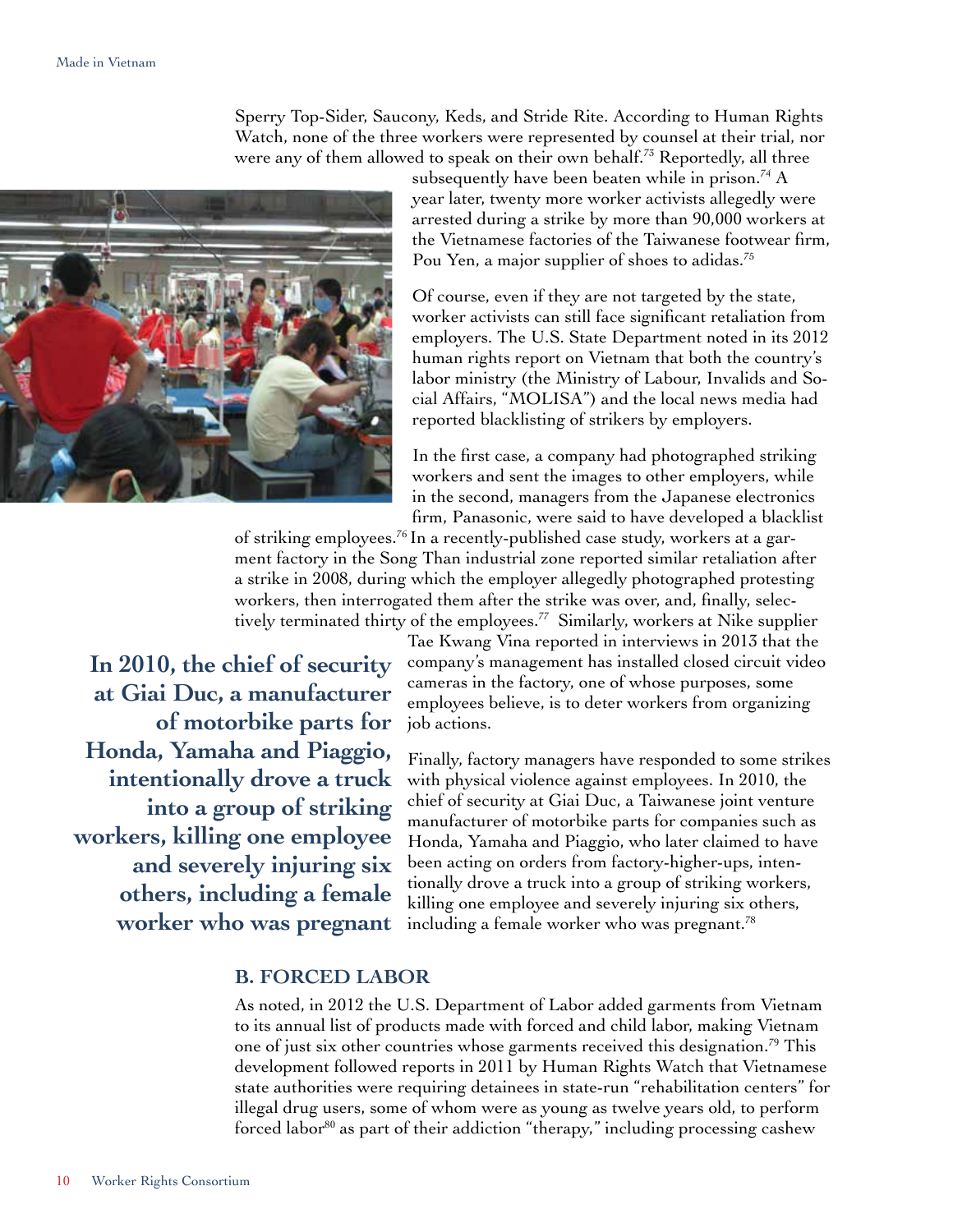nuts—of which Vietnam is the world's largest exporter and the U.S. is Vietnam's largest customer $81$  —and sewing and embroidering apparel, work for which the detainees received little or no compensation.<sup>82</sup> MOLISA acknowledged that work of this kind was performed at the centers, but claimed that their residents engaged in this part of the "treatment" on a voluntary basis and were properly compensated.83

According to Human Rights Watch, Vietnam operates more than 120 such detention centers, which house roughly 40,000 persons.<sup>84</sup> Persons deemed to be drug abusers can be detained involuntarily in the centers for several years, without any opportunity to contest this designation.<sup>85</sup> Residents who refuse to cooperate with the centers' administrators, including, reportedly, by failing to fulfill the work requirement, risk physical punishments by the center administrators, such as beatings, electric shocks and solitary confinement.<sup>86</sup>

When HRW released its report on forced labor at the centers, it named the U.S. apparel brand Columbia Sportswear Company as one of the firms whose products were being made there.<sup>87</sup> According to HRW, Columbia then indicated that it had severed its business relations with the vendor who had subcontracted work to the centers,<sup>88</sup> which, reportedly, was a local subsidiary of the Singapore-based multinational apparel firm, Ocean Sky Group.89

It is not known whether goods destined for U.S. apparel brands are still produced at the government detention centers. Forced labor continues to be present in the Vietnamese apparel industry, however, not only in these centers, but also through the trafficking of persons as young

as twelve years old from rural areas to work in "slave labour factories"—small family-owned garment factories—in Ho Chi Minh City, of the type that often serve as subcontractors for larger firms.<sup>90</sup> Coerced labor, in both of these forms, is prohibited under ILO Convention 29 (Forced Labor Convention, 1930), which Vietnam ratified in 2007,<sup>91</sup> and importation of goods made with forced or prison labor is prohibited under U.S. law.<sup>92</sup>

#### **C. Child Labor**

Child labor is a significant problem in the Vietnamese garment industry. As noted, the U.S. Department of Labor has added garments from Vietnam to its annual list of products made with forced and child labor.<sup>93</sup> Moreover, the ILO Better Work program and the U.S. State Department have reported recent instances of use of child labor in Vietnam's apparel industry.

In its most recent public report, the ILO's garment factory monitoring program stated that its inspectors had found fourteen-year-old children employed at three of the  $132$  factories it was monitoring in the country.<sup>94</sup> However, the report also noted that twenty-two of these factories, nearly 17% of the total number, lacked any reliable means of verifying the ages of new employees,  $95$  a finding roughly

**Forced labor continues to be present in the Vietnamese apparel industry, through the trafficking of persons as young as twelve years old from rural areas to work in "slave labour factories"—small family-owned garment factories—in Ho Chi Minh City, of the type that often serve as subcontractors for larger firms.**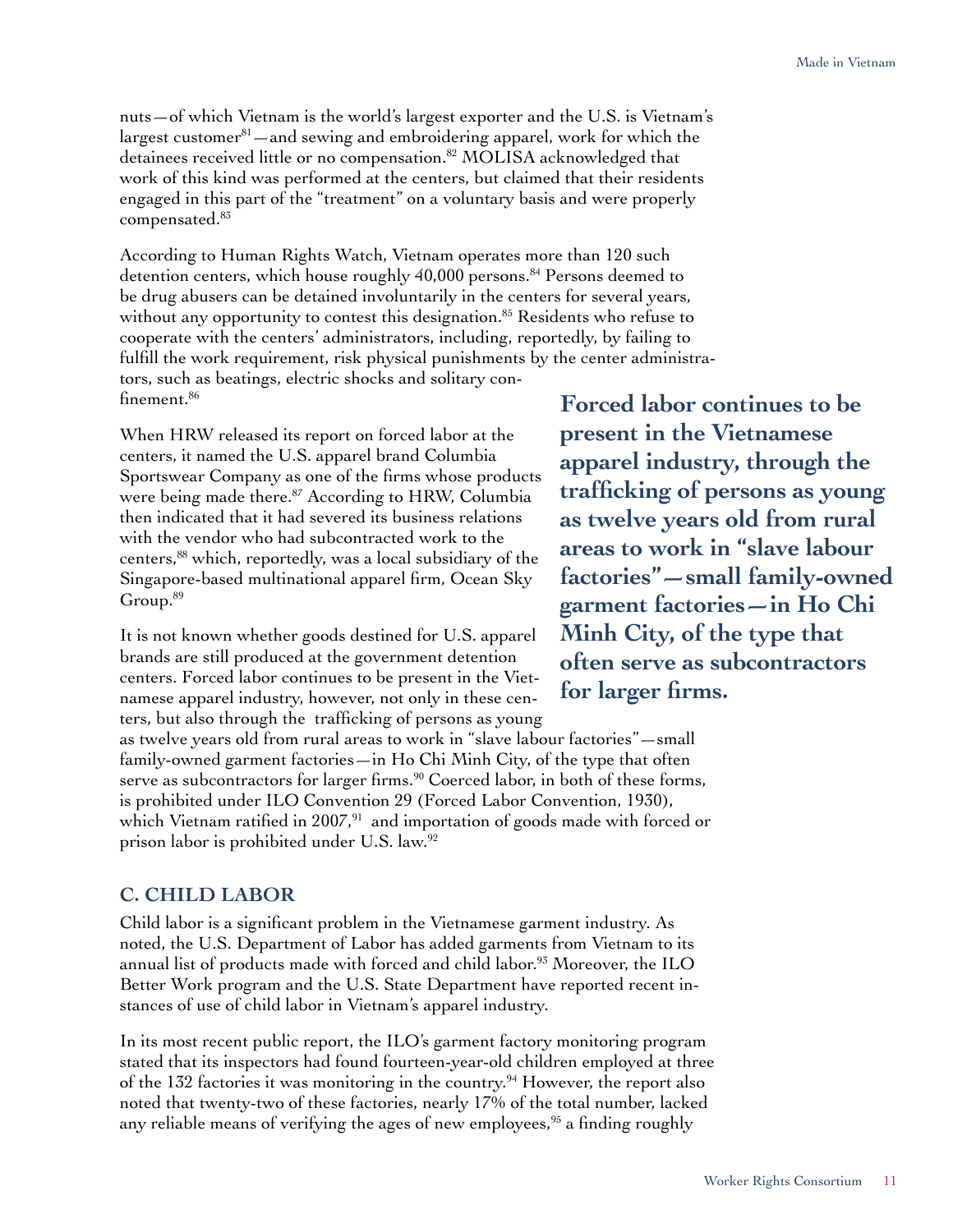consistent with that of the FLA, whose public reporting indicates that roughly 27% of factories it audited between 2009 and 2011 had this defect in their practices.<sup>96</sup>

Perhaps more significantly, the past year also saw indications of trafficking of children from rural areas to major cities to work in small-scale garment workshops.<sup>97</sup> As the U.S. State Department noted in its annual report on human rights practices, Vietnamese labor officials acknowledged finding children working up to twelve hours per day in such workshops in Ho Chi Minh City, indicating that in one month alone, they had found child laborers in 110 of these establishments in the metropolitan area.<sup>98</sup>

In September 2012, the Vietnamese government's Public Security Ministry reported having rescued nineteen children who were members of an ethnic minority group and had been trafficked to small garment factories around Ho Chi Minh City.99 According to media accounts, garment factory owners had travelled to rural districts to "hunt" for these children, and had paid parents \$50-100 to send them to the city to work.<sup>100</sup> Some of the children reportedly were given drugs by factory owners to keep them alert and working.<sup>101</sup>

#### **D. Gender Discrimination**

Young women make up the overwhelming majority of workers in Vietnam's export manufacturing industries, reportedly comprising roughly 80% and 75% of the labor force in the apparel and electronics sectors, respectively. As nearly all of these female workers are of childbearing age, it is significant that Vietnam's labor law has mandated relatively generous maternity benefits, including a requirement that employers provide female workers with four months paid leave following the birth of a child—a benefit that was increased to six months paid leave under recent amendments to the labor law.<sup>102</sup>

**At Doojung Vietnam, a Koreanowned export manufacturer of cosmetics brushes, workers reportedly were contractually required, as a condition of employment, not to become pregnant for three years**

To avoid paying these legally mandated benefits, however, employers have resorted to a number of discriminatory practices that violate international labor standards protecting the rights of women workers.<sup>103</sup> A particularly blatant example of such practices was found earlier this year at Doojung Vietnam, a Korean-owned export manufacturer of cosmetics brushes, whose workers reportedly were contractually required, as a condition of employment, not to become pregnant for three years.<sup>104</sup> Not surprisingly, the company also failed to provide women workers who did have children with any of the legally

required maternity benefits.105 These practices were only publicly exposed after workers went on strike in April in protest of these and other illegal conditions.<sup>106</sup>

Another discriminatory practice related to the avoidance of paying maternity benefits is employing women on fixed-term contracts of shorter duration than those offered to male employees. Women workers at the Vietnamese operations of Japanese camera manufacturer Olympus reported to researchers that they are hired initially on six-month contracts, while male employees receive contracts of one year in length.<sup>107</sup> Vietnamese law requires one year of service with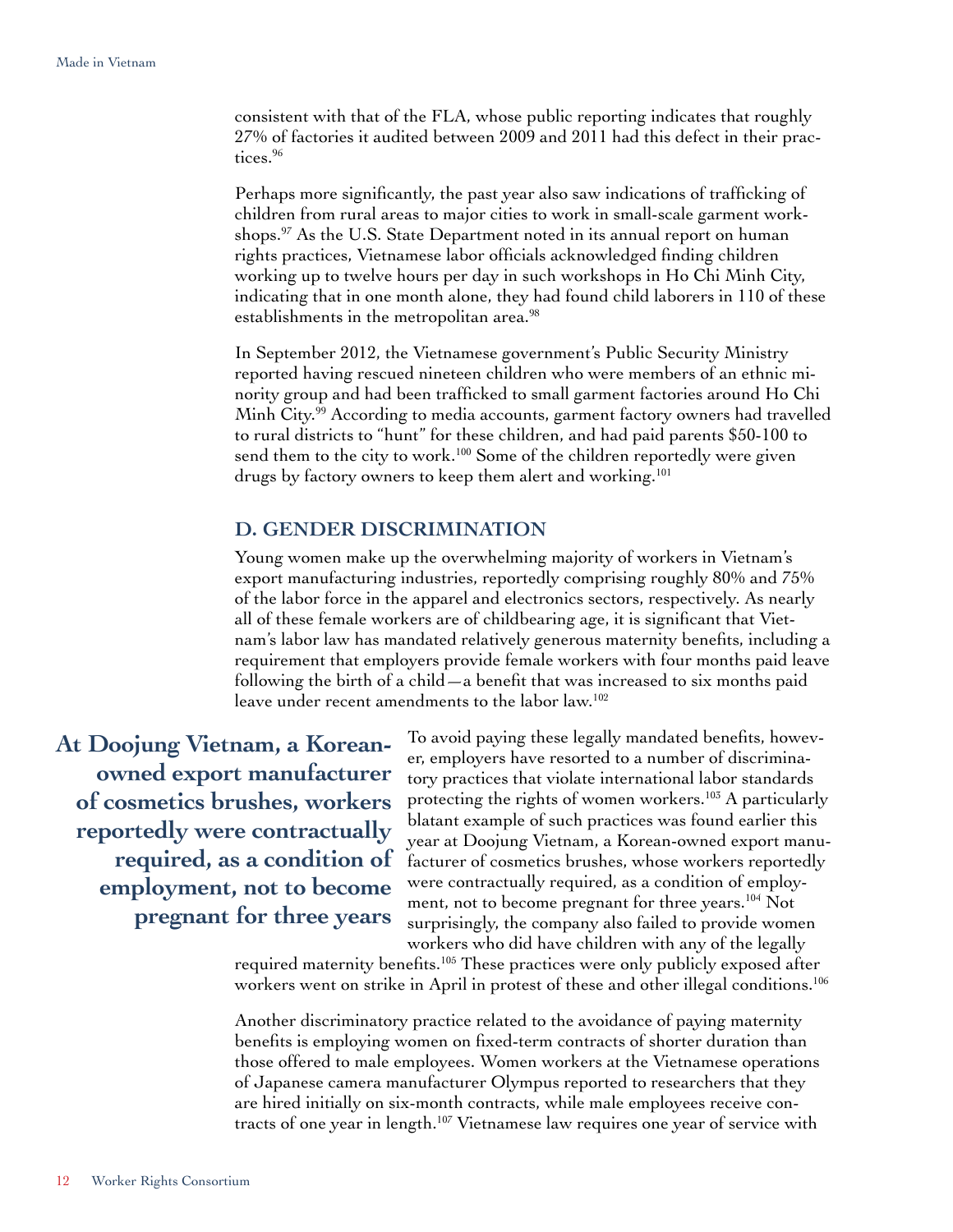an employer to establish eligibility for maternity benefits, so hiring women on six-month contracts enables the company to dismiss a worker who is discovered to be pregnant—by simply declining to renew her contract—before she can become eligible for maternity pay.108 Indeed, Olympus workers indicated that the company routinely refused to renew the contracts of workers who were believed to be pregnant.<sup>109</sup>

#### **E. Unsafe Working Conditions**

Vietnamese workers face serious safety and health hazards on the job, many of which are present in the operations and supply chains of foreign buyers and manufacturers. MOLISA disclosed that in 2011 the number of workplace accidents reportedly increased fifteen percent over the previous year.<sup>110</sup> The most frequent cause of injury was reportedly either the complete lack or substandard quality of necessary safety gear in a given workplace.<sup>111</sup>

A 2011 survey by the VGCL indicated that more than ninety percent of the safety gear provided to employees failed to meet applicable industrial standards.<sup>112</sup> Not surprisingly a leading distributor of workplace safety gear



creative commons: nternational Labour Organizaton

commented that "safety products without origin and required technical criteria are my best seller[s]." He added that "[c]ustomers prefer cheap products, especially factories, which buy on an institutional scale."113

This general attitude towards workplace safety on the part of employers is reflected in the results of the individual factory inspections conducted in the export garment industry by the ILO Better Work Vietnam program. The factory monitoring initiative's most recent public report shows pervasive noncompliance with basic safety standards:

- $\blacklozenge$  Thirty-five out of 132 factories that were inspected (27%) had emergency exits that were locked, obstructed or inaccessible during times when employees were inside the facilities;
- ← At forty-two of 132 factories  $(32%)$ , workers were not using necessary personal protective equipment; and
- $\triangle$  Thirty out of 132 factories (23%) failed to properly monitor or limit workers' exposure to hazardous chemicals.<sup>114</sup>

Results of monitoring conducted for the Fair Labor Association of its member firms' supplier factories in Vietnam indicate that such hazards may be, if anything, more pervasive than the ILO's inspection data suggests. Of factories audited for the FLA between 2009 and 2011, 80% violated basic requirements related to emergency evacuation, with common violations including blocked aisles and locked exits, lack of fire alarms and smoke detectors, and failure to conduct fire drills or test electrical systems.115 Seventy percent of factories audited for the FLA during this period also failed to provide workers with required personal protective equipment, and 52% had not installed necessary guards on machinery.<sup>116</sup>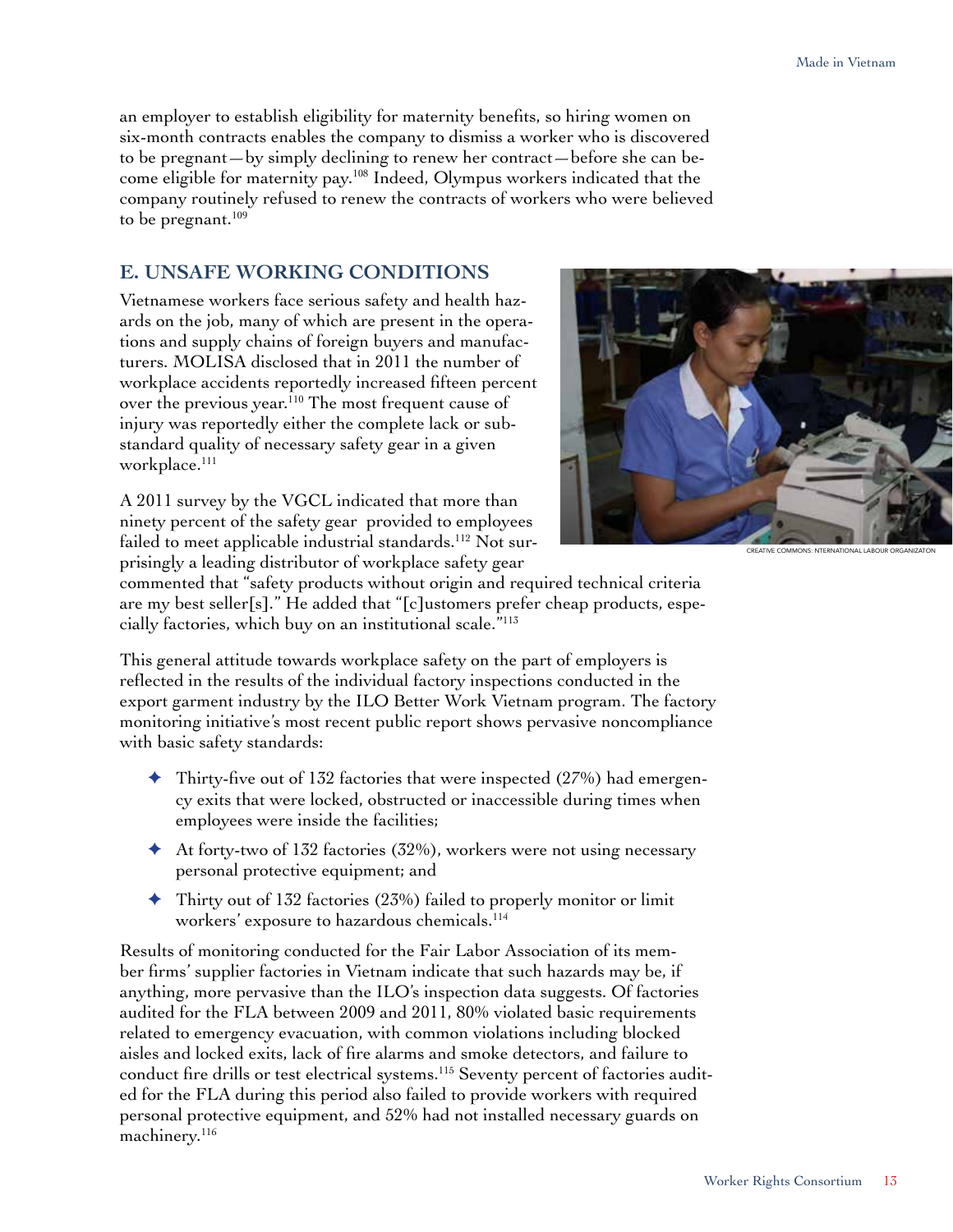The risks such conditions pose for Vietnamese apparel workers were shown in July 2011 when a footwear manufacturing facility in the northern city of Hai Phong burned, killing seventeen workers and severely injuring twenty-three more.117 The factory, an unlicensed business (which was not monitored by Better Work), had only a single exit that became blocked when burning insulation material fell from the ceiling, trapping workers inside the structure.<sup>118</sup>

**In July 2011 a footwear manufacturing facility in the northern city of Hai Phong burned, killing seventeen workers and severely injuring twenty-three more. The factory had only a single exit that became blocked when burning insulation material fell from the ceiling, trapping workers inside the structure**

The previous year had seen another fatal factory fire, this time in the export electronics sector, when a burning structure collapsed at a company producing plastic parts for the Japanese camera and office equipment firm, Canon, Inc.119 A Chinese manager at this Canon supplier factory, the Vietnam DragonJet company, was killed, and a Vietnamese worker at the plant suffered brain injury, when a wall fell on top of both of them during the fire.<sup>120</sup>

#### **F. Excessive Working Hours**

Under Vietnamese law, an employer may not have a worker perform overtime in excess of four hours per day, thirty hours per month, or 200 hours per year.<sup>121</sup> University codes of conduct also place a maximum limit on overtime in factories producing collegiate apparel of

twelve hours of overtime per week.<sup>122</sup> Factories in export manufacturing sectors such as garment manufacturing and electronics assembly, however, routinely exceed these limits as do facilities in the supply chains of other multinational firms.

Interviews with employees in March 2013 at four apparel factories in near Ho Chi Minh City—Nike suppliers Tae Kwang Vina and Yupoong Vietnam, All Super Enterprise (a reported supplier to J.C. Penney and Lacoste), and Scavi Vietnam (a factory that reportedly supplies Puma and VF) —found that working hours at all four exceeded the legal limit. Likewise, the ILO's Better Work Vietnam program reported in its most recent public summary of its inspection results that 93% of factories it audited were violating the annual legal limit on overtime as well.<sup>123</sup> Finally, a review of the FLA's public reporting of its monitoring in Vietnam over the past several years indicates that 90%, of factories audited under that program also violated Vietnamese law and/or the FLA's code in this area.<sup>124</sup>

Moreover, the ILO reported that nearly 60% of factories had failed to provide workers with the legal minimum of four rest days per month.<sup>125</sup> In other words, during some portion of the period surveyed, a majority of factories were having their employees work seven days per week—without a single day of rest. Unfortunately, these levels of noncompliance appear to have been unimproved by ILO Better Work's factory monitoring activities over the past few years.<sup>126</sup>

While factory workers in many developing countries, including Vietnam, often see some overtime hours as necessary to supplement their meager regular wages, in many cases, working hours reflect employer coercion rather than worker choice. For example, workers at Korean-owned manufacturer Doojung Vietnam reported that prior to going on strike "they had been forced to work extra 110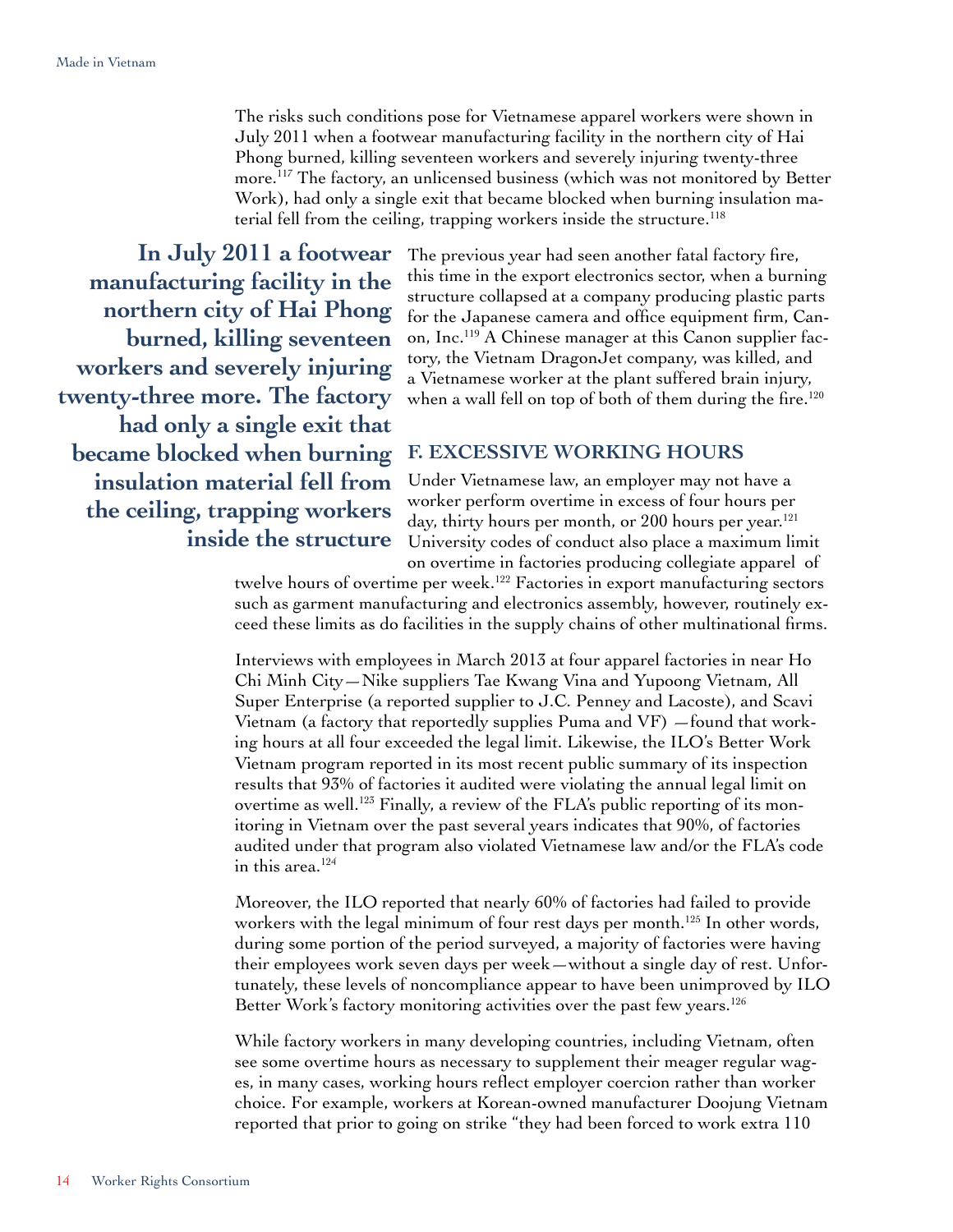to 120 hours per month, with no vacations or breaks." 127 One factory worker revealed that "[a]ccording to the contract I signed, I could take off Sundays but had to then work from 7am Saturday [morning] to 8am Sunday [morning]."<sup>128</sup> Another employee stated, "We are all so exhausted from the job, but whenever somebody asked for a reduction in overtime they were fired,"<sup>129</sup>

Similarly, at the Hoang Ha garment factory, a sewing machine operator reported being compelled to work "28 days each month for 10 hours each day," saying, "I'm really tired and need rest because I'm four-month[s] pregnant. But I have no other choice. I was lucky to get this job anyway, or I would be unemployed."130

Similar conditions reportedly exist in some electronics assembly plants as well. Workers employed in the Vietnamese operations of the Korean firm, Samsung, told interviewers that during peak production period they are required to work

four-to-five hours of overtime every day of the week, Monday through Sunday.<sup>131</sup> Even in the case of Unilever, the Dutch consumer products firm, whose operations in Vietnam produce for the local market and might be expected to be insulated from high-pressure international delivery schedules, employees of one of its local suppliers reported that they had worked "four hours' overtime a day six days a week for ten months of the previous year," an amount more than five times greater than the then-legal maximum.132

#### **G. Inadequate Wages**

Vietnam's labor code states that the country's minimum wage "must ensure minimum living conditions of employees and family households."133 Yet although wage levels in Vietnam's export apparel sector have increased significantly over the past decade,<sup>134</sup> there is a broad consensus

**One factory worker revealed that "[a]ccording to the contract I signed, I could take off Sundays but had to then work from 7am Saturday to 8am Sunday." Another employee stated, "We are all so exhausted from the job, but whenever somebody asked for a reduction in overtime they were fired"**

that they remain insufficient to provide a minimally adequate standard of living for workers and their families.

In a 2011 interview, Chau Nhat Binh of the VGCL's International Department called the wages paid by foreign-invested factories in Vietnam "shockingly low."135 A 2012 study by the VGCL's Institute of Workers and Trade Unions found that wages for workers in the footwear industry averaged only \$ 124 per month, less than the average monthly wage figure for workers in all formal sector industries (\$136), and the lowest wage of any sector surveyed.<sup>136</sup>

According to the VGCL survey, the average wage for a footwear worker provided barely half of the amount the average family of three needed to cover *food expenses alone* (\$220 per month).<sup>137</sup> Not surprisingly, only seven percent of the workers surveyed indicated that they were able to accumulate any savings at all.<sup>138</sup>

Similarly, a 2010-2011 study by the FLA-sponsored Fair Wage Network of pay practices at fifteen garment factories in Vietnam found that seventy-five percent of the surveyed factories paid only the legal minimum wage and that the remaining twenty-five percent actually paid *less* than the minimum wage.139 Yet as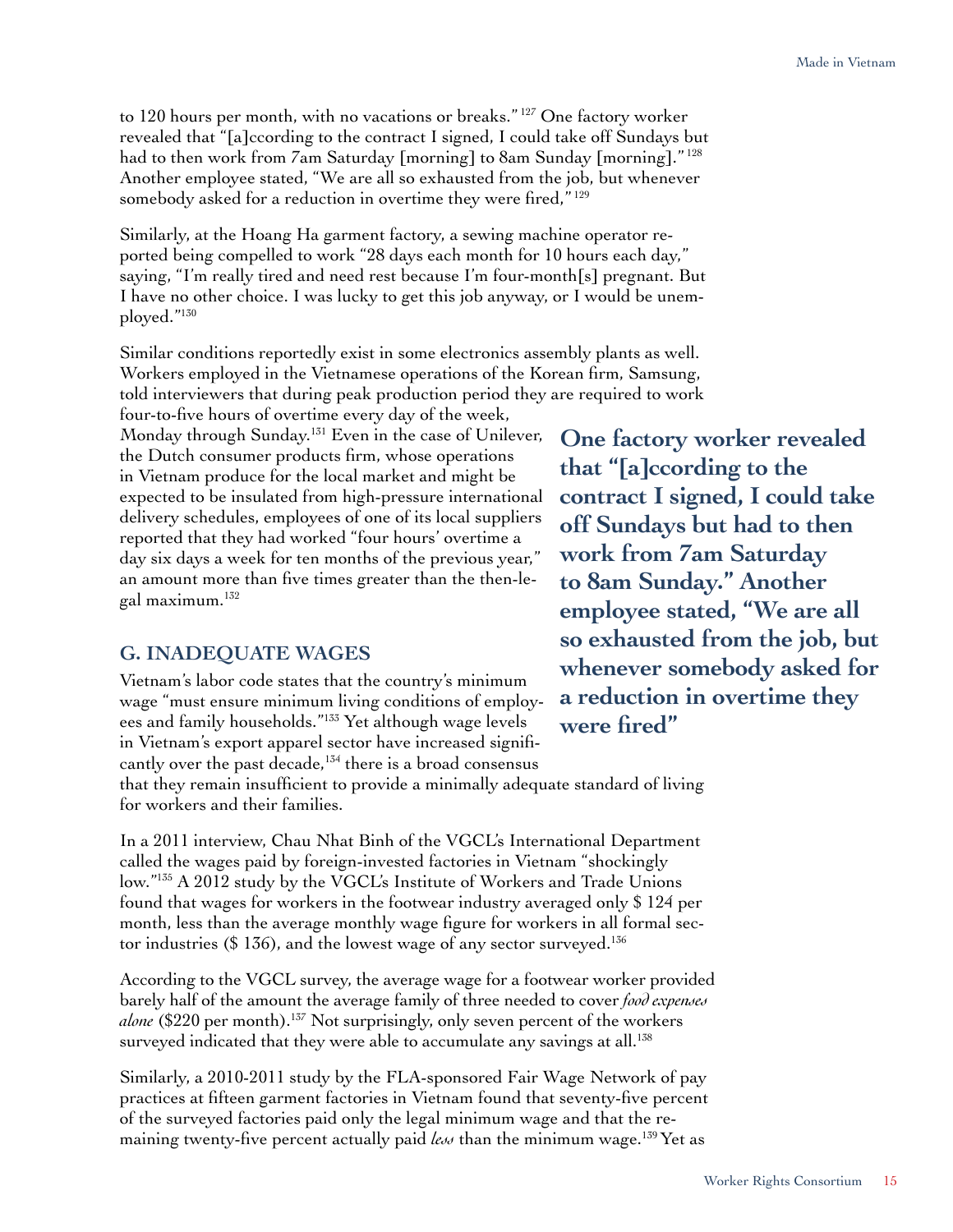MOLISA's own wage experts have acknowledged, the legal minimum wage fails to provide for workers' basic needs.<sup>140</sup>

One measure of the minimum income needed to provide for the basic needs of a worker and her family is the Asia Floor Wage calculated by trade unions, labour



rights activists and academics working in Asia, Europe and North America, which has been converted using the World Bank's Purchasing Power Parity factors to provide wage figures for given countries in the region that enable workers to afford equivalent baskets of goods and services.<sup>141</sup> Oxfam's 2011 study of labor practices in Unilever's Vietnamese operations noted that the Asia Floor Wage figure for Vietnam (4.04 million Vietnamese dong (VND)) was two times greater than the then-current minimum wage  $(1.5 \text{ million VND per month})$ .<sup>142</sup> While according to the Oxfam study, Unilever paid its direct employees in Vietnam a wage that was roughly double the legal minimum (2.75-3.25 million VND in monthly cash compensation), this figure still fell signifi-

cantly short of the Asia Floor Wage.<sup>143</sup> And, as the Fair Wage Network study indicated, most garment factories, unlike Unilever, only paid the minimum wage,  $itself<sup>144</sup>$ 

Yet even this disparity does not truly reflect the extent of the gap between workers' actual wages and what would be required to provide them and their families an adequate minimum standard of living. Both Oxfam's 2011 study and wage research the WRC conducted in 2012 found that the minimum income required for the basic needs of a worker and her family in Vietnam is actually significantly *higher* than the Asian Floor Wage figure. Oxfam estimated that the monthly living expenses of a worker with a single dependent child were 5.42 million VND per month, a figure nearly 35% higher than the Asia Floor Wage, and more than three times greater than the minimum wage. $145$ 

Oxfam's findings are consistent with the WRC's own wage research which estimated that, although inflation-adjusted wages had risen substantially in Vietnam's export garment sector over the past ten years, prevailing straight time wages for Vietnamese garment workers (which the WRC calculated as amounting to 2.3 million VND, including all cash compensation) provided less than a third (29%) of a "living wage"—defined as a wage comparable in local buying power to that received by workers at the Alta Gracia factory in the Dominican Republic, the only garment factory in the developing world where payment of a living wage has actually been implemented and publicly verified.<sup>146</sup>

In January 2013 the monthly minimum wage for workers in Ho Chi Minh City and Hanoi was raised to 2.3 million VND.<sup>147</sup> While a substantial increase over the previous legal minimum, this figure, as discussed, is still far less than any accepted measure of what is required to meet the basic needs of workers and their families. Even so, many employers, at the same time as they implemented the new minimum wage, reportedly also reduced certain cash allowances they had been providing to their employees, with the result that these workers failed to receive the full benefit of the increase.<sup>148</sup>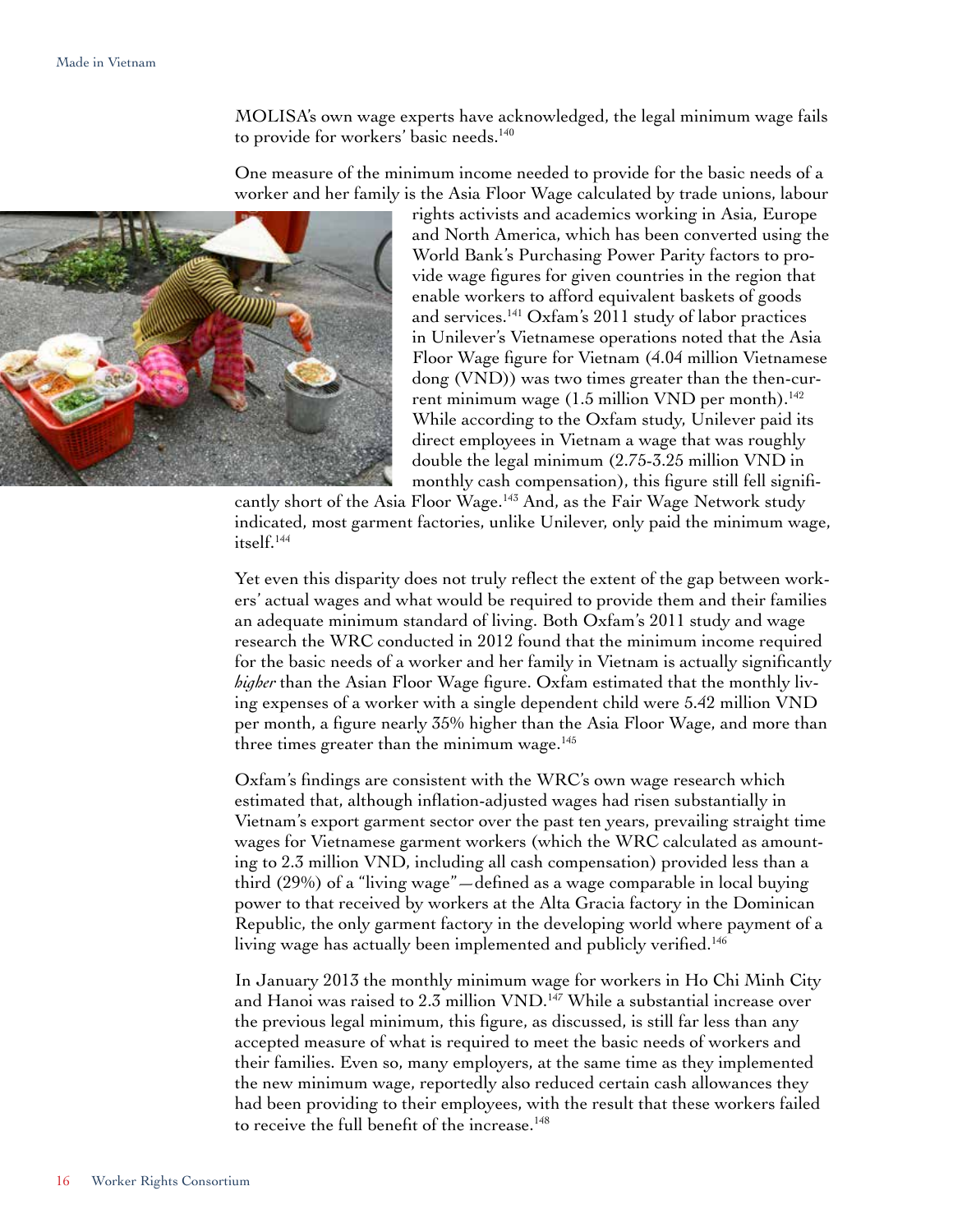#### **H. Precarious Work**

As in other countries in Southeast Asia, Vietnam has seen an expansion in recent years of forms of employment often referred to as "precarious work"—including hiring workers on successive temporary contracts and outsourcing the employment relationship, itself, to third-party "labor contractors." These practices have the result of rendering workers significantly more vulnerable to abuse and exploitation, as persons working under these arrangements often lack legal rights and protections that workers in more "regular" forms of employment possess, receive less compensation for their work, and face greater risks of retaliation if they speak out about mistreatment.

An example of the impact of such practices is illustrated in Oxfam's 2011 report

on labor practices at Unilever's Vietnamese operations. The report found that the majority of workers in Unilever's Vietnam facility (748 out of 1,385) were not actually employed by Unilever, itself, but, instead, by a "labour provider" firm named Thang Loi.<sup>149</sup> Thang Loi's workers received wages that were, on average, nearly 25% lower than those of comparably-situated workers whom Unilver employed directly.<sup>150</sup> Moreover, Thang Loi hired these workers on successive temporary contracts of six months' duration. which not only made their employment status less secure, but also rendered them, under Vietnamese law, ineligible to join the factory-level union.<sup>151</sup>

SOMO and Swedwatch's 2011 study on labor practices in the electronics assembly sector revealed similar practices among Japanese firms producing digital cameras in Vietnam. That study found that workers at Pentax's Viet-

nam facility were employed on successive one-year contracts, even though some of them were long-term employees, a practice that, as the report notes, violated the country's labor code.152 The report cites the ILO's Chief Technical Advisor in Vietnam as blaming the use of successive short-term contracts for a vicious cycle of higher employee turnover (due to lower wages paid to workers employed under such arrangements) and lower productivity (resulting from high turnover and resulting lack of seniority among workers).<sup>153</sup>

Recently-enacted amendments to the country's labor laws address the issue of labor subcontracting, establishing the legality of the practice (which previously had existed as a grey area of the law), but putting in place restrictions on employers and protections for subcontracted workers.<sup>154</sup> The latter include requiring "equal pay and working conditions" for outsourced workers, and limiting the total period that an outsourced worker can be assigned to the same firm to a term of twelve months.<sup>155</sup>

In the export apparel sector, it appears that, thus far, the more common practice is for factories to hire employees directly on successive short-term contracts, thereby giving the management greater discretion to dismiss the worker through non-renewal of the agreement. A 2011 study on the use of short-term employment contracts in the export apparel industry in Cambodia found that such arrangements were associated with violations of workers' associational rights

**The average wage for a footwear worker provided barely half of the amount the average family of three needed to cover food expenses alone.Not surprisingly, only seven percent of the workers surveyed indicated that they were able to accumulate any savings at all.**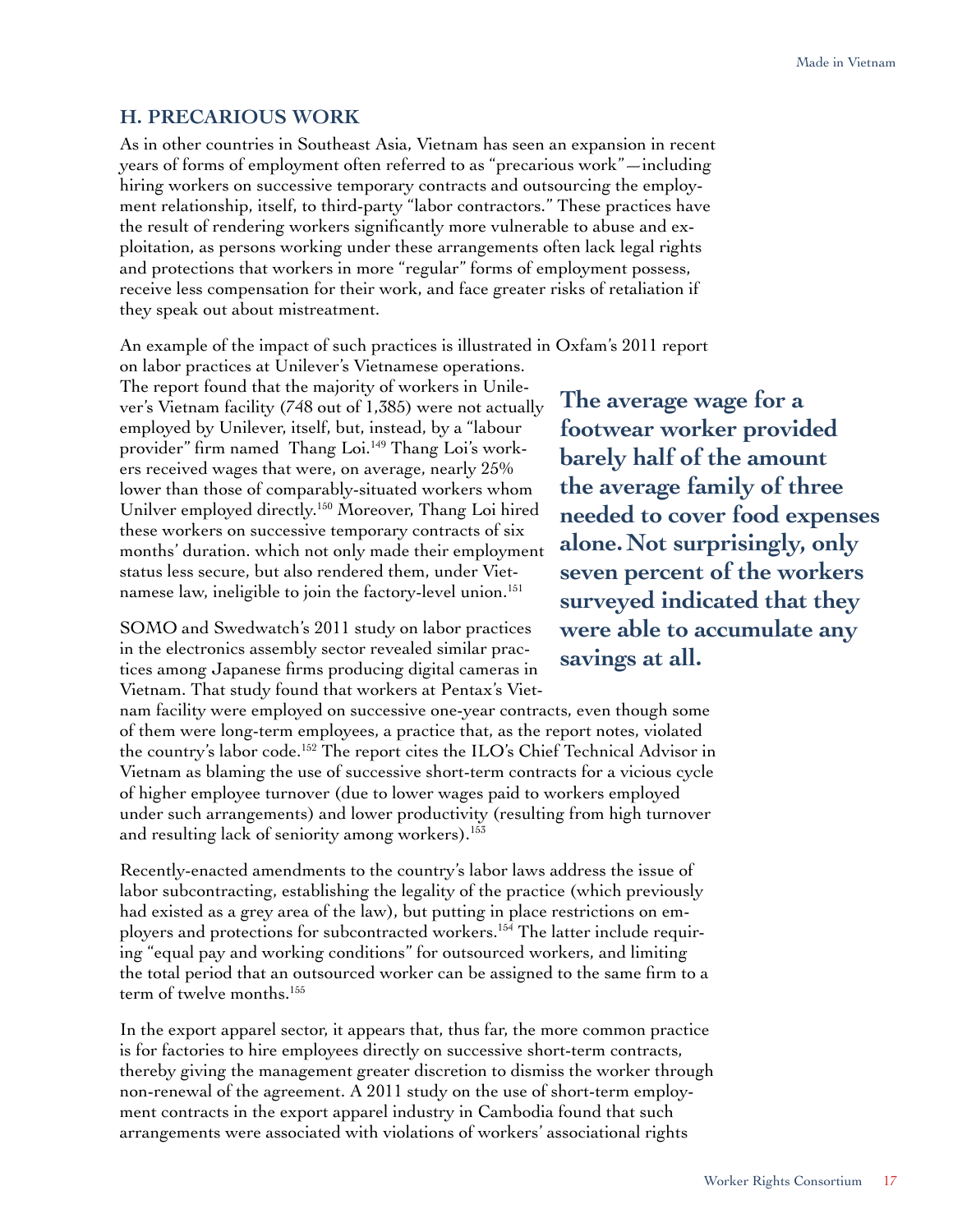and denial of seniority-based statutory benefits, particularly maternity benefits for women workers.<sup>156</sup>

Workers at the Yupoong Vietnam and All Super Enterprise garment factories in factory in Bien Hoa, near Ho Chi Minh City, report that these companies employ them on such temporary contracts. Yupoong Vietnam has been disclosed by



both Nike and Twins Enterprises as a supplier of collegiate apparel.157 According to U.S Customs records, All Super Enterprise supplies garments to J.C. Penney.

#### **I. "Wage Theft" and Failure to Enforce Labor Laws**

Denying workers the wages and benefits they are legally due is a pervasive violation in Vietnam's export apparel sector. Factory inspections by the ILO's Better Work Vietnam program found that 19% of factories failed to pay the legal minimum wage for workers' regular hours, and that 30% did not provide workers with the minimum legal compensation for overtime hours.<sup>158</sup> Similarly, the Fair Wage Network's 2010-2011 study found that

a majority (53%) of the factories it surveyed in Vietnam failed to pay workers in accordance with legal requirements and that 25% of surveyed factories paid workers less than the legal minimum wage.<sup>159</sup>

In some cases, underpayment of wages appears to be due to employees being required to work "off-the-clock." As noted, workers at Nike footwear supplier Tae Kwang Vina are required to arrive at the factory fifteen minutes before their work shifts in order to shout company-dictated "slogans." The company's failure to compensate workers for this time would result in an underpayment of ninety minutes per week, or roughly seventy-five hours per year—nearly ten days' straight-time wages.<sup>160</sup> In fact, the monetary loss to workers actually would be greater than this—fourteen days' pay per year per worker—as, under Vietnamese law, the missing fifteen minutes per day should be treated as overtime, and calculated at 150% of the workers' usual rate of pay.<sup>161</sup>

 "Wage theft" from workers by employers is particularly damaging because, as discussed, the minimum wage, itself, falls far short of providing workers and their families with an adequate income. Inadequate incomes—that deny workers the means to pay or save funds for unexpected needs and expenses, such as medical care or loss of employment—make it all the more crucial that low-wage employees have access to social safety nets. Unfortunately, garment factories in Vietnam also frequently fail to enroll or make legally-required contributions for workers in social insurance programs. The ILO Better Work program reports that nearly a quarter of the factories it monitors failed to properly make such payments on behalf of their workers.<sup>162</sup>

Neither the ILO inspection program nor the FLA's monitoring regime exercise any enforcement power over factory owners to compel them to cease cheating workers of wages and social insurance contributions, much less compensate these employee for this loss.<sup>163</sup> Unfortunately because of the limited transparen-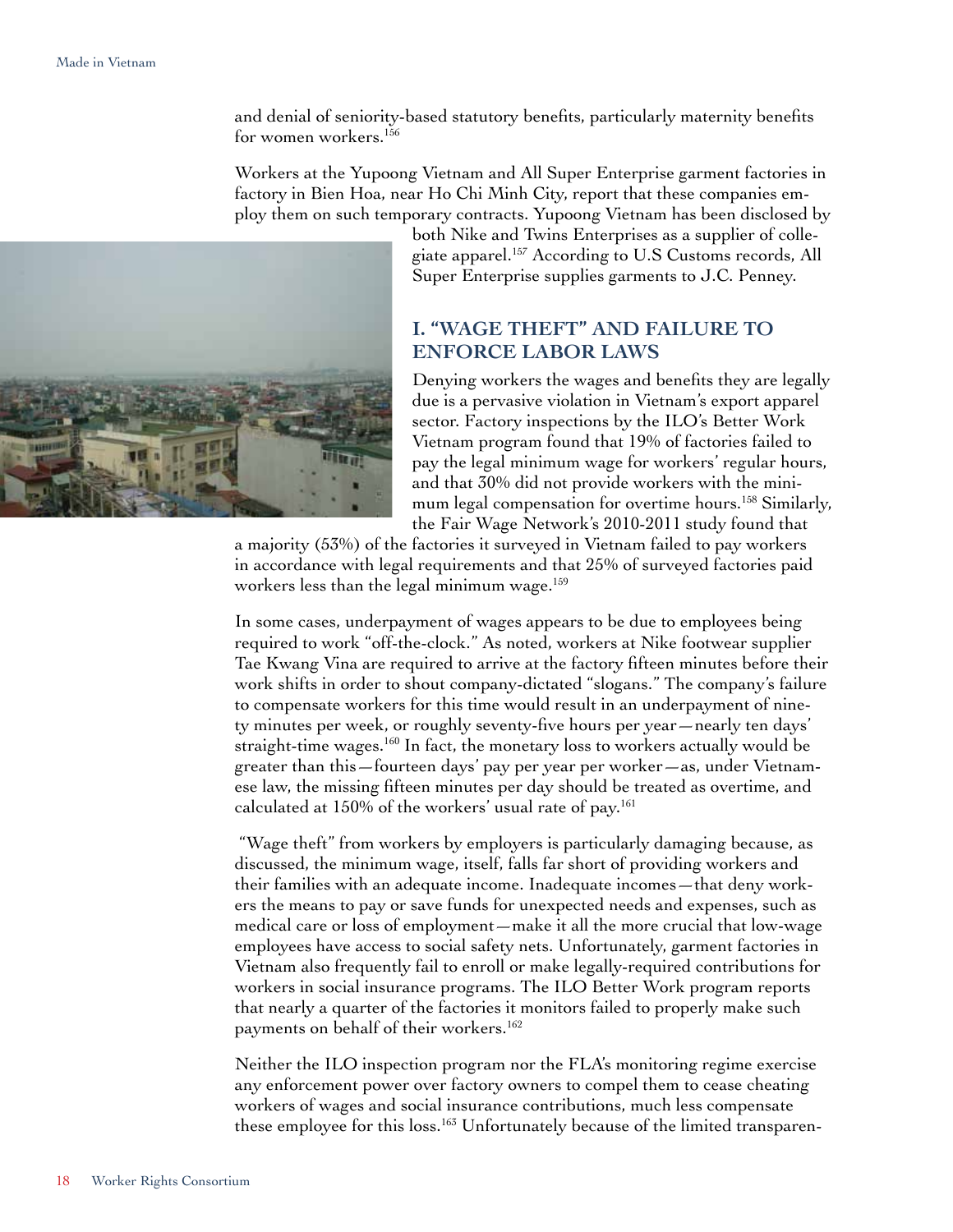cy in both programs' reporting practices—ILO Better Work does not publicly release factories' inspection reports or disclose their buyers, and the FLA does not identify the factories it monitors by name<sup>164</sup> $-$ buyers, who possess the greatest influence with factories, also have little direct incentive to ensure that these violations are corrected. As can be seen even from the limited public disclosure these programs do provide, the theft of workers' meager wages is significant and yet continues largely unabated by these programs.

The inherent rationale of such programs, of course, is to bridge the gap between the pervasiveness of such violations and the limited capacity of the state regulatory agencies responsible for enforcing the labor law. In Vietnam, this need is particularly acute—in 2008 it was reported that MOLISA had only eleven inspectors in Hanoi, and that in Ho Chi Minh City, the municipal labor department only had five.<sup>165</sup>

Moreover, the penalties these agencies impose on employers appear to hardly pose even an obstacle to law-breaking, much less a serious deterrent. In 2007, the VGCL reported the case of a company that had failed to make social insurance contributions for 3,000 workers. The employer had illegally withheld payments of \$ 187,500, but as it was fined only \$1,250 as a penalty, it continued to violate the law.166 The ineffectiveness of such regulatory efforts is further exacerbated by the reported tendency of some labor inspectors to extort bribes from factory owners,<sup>167</sup> presumably in return for looking away as employers keep stealing wages and benefits from their workers.

Vietnam's labor law attempts to supplement the limited regulatory capacity of government agencies by authorizing the official trade union structure to help monitor employers' legal compliance. The VGCL, for example, reports employing 100 of its own labor inspectors in Hanoi.168 The union's ability to actually perform this function effectively, however, is hamstrung by the fact that at the enterprise level, where violations occur, its officers are predominantly members of company management—the same party responsible for breaking the law.169

 As a result, the burden of enforcing workers' rights under the law falls on the persons the law is supposed to protect—workers, themselves, for whom, as discussed, the only way to assert their rights is through wildcat strikes. As we have seen, such "illegal" strikes typically break out when workers finally lose patience with their employers' own ongoing violation of the labor laws.170 Yet until workers are able to raise an independent collective voice to defend their rights through other means, this dysfunctional situation is likely to persist.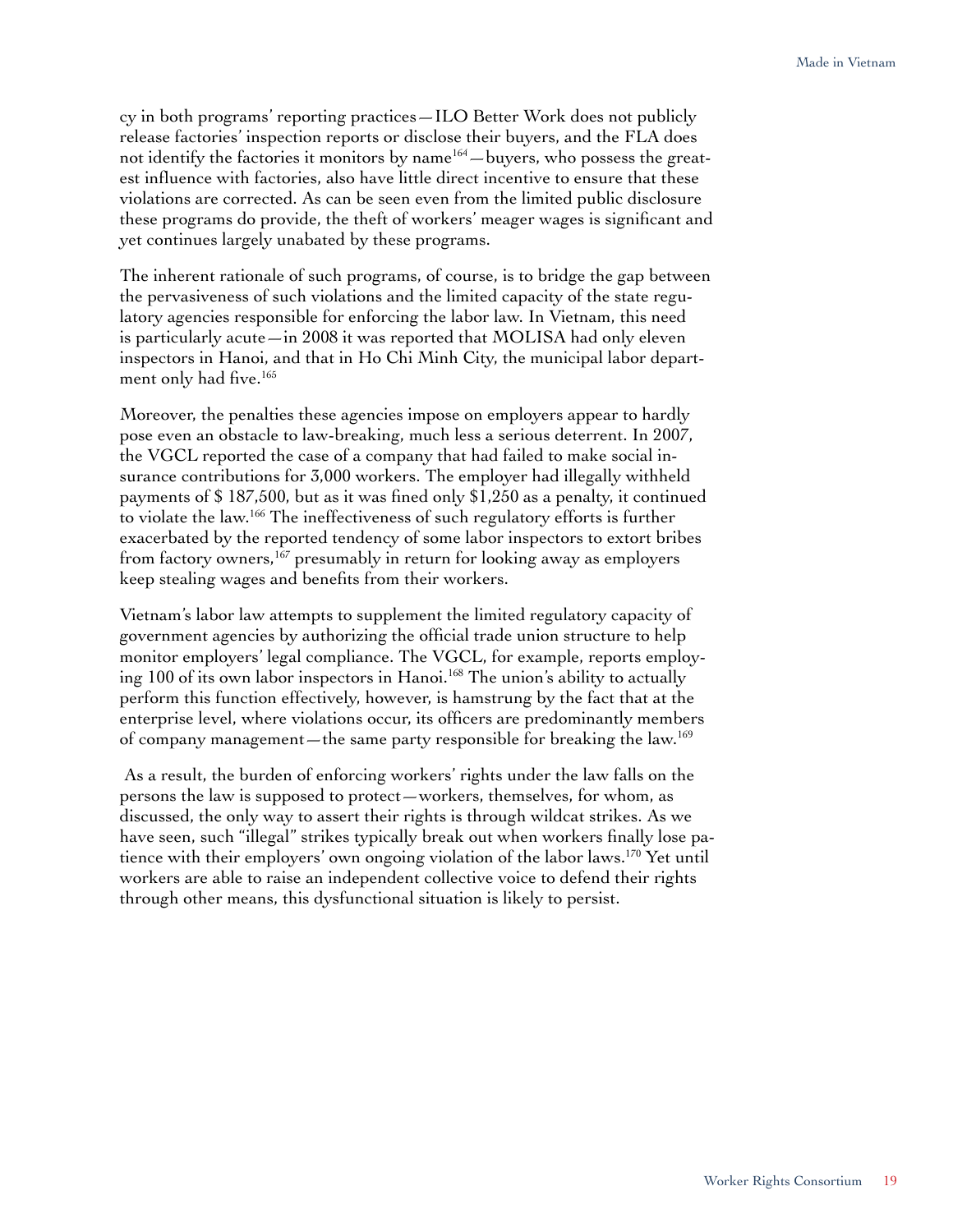# **IV. Conclusion**

VIOLATIONS OF BASIC LABOR RIGHTS remain pervasive in Vietnam's garment industry and its export manufacturing sectors more generally. Repressive state policies—such as the practice of detaining and requiring forced labor from persons accused of illegal drug use—along with exploitation of vulnerable populations by employers, including through trafficked child and forced labor, implicate the industry in some of the worst forms of abuse. Recognition of Vietnam as a country where the risk of products made under such conditions entering into the supply chain of U.S. apparel brands and retailers is particularly pronounced is expressed in the recent addition of garments from the country to the U.S Department of Labor's list of products made with forced and child labor.

Also particularly troubling is the fact that by law and in practice Vietnamese workers are consistently and thoroughly denied the rights of freedom of association and collective bargaining. A similar situation—of the establishment of labor organizations legally restricted to a single official union operating under the direction of the ruling political party, and enterprise-levels unions under the de facto control of factory managers—prevails in other countries, too, most notably, of course, in China.<sup>171</sup>

As labor rights experts have observed, however, a signal difference is that Chinese political authorities have endorsed, if not actual freedom of association, the need for the official trade union structure to change its practices and support the development of more authentic collective bargaining between managers and employees.<sup>172</sup> It remains to be seen whether Vietnam's new labor law, which appears to strengthen the VGCL's hand in collective bargaining,  $173$  means that a similar shift in course will actually occur.

Vietnamese workers have responded creatively and courageously to the legal and practical restrictions placed on their associational and collective bargaining rights, through the practice of wildcat strikes. But a choice between tolerating wholesale violations of their legal rights—grueling work hours and theft of meager wages and benefits—or risking potential blacklisting, violence and prosecution for organizing illegal job actions, is not one that workers anywhere should be forced to make.

In light of these and other significant violations highlighted in this report—unsafe working conditions, gender discrimination, and abusive labor contracting universities and colleges have a clear mandate to ask apparel companies that choose to have collegiate apparel produced in Vietnam for accurate and detailed reporting of the measures they are taking to protect and advance the rights of the workers who make these garments.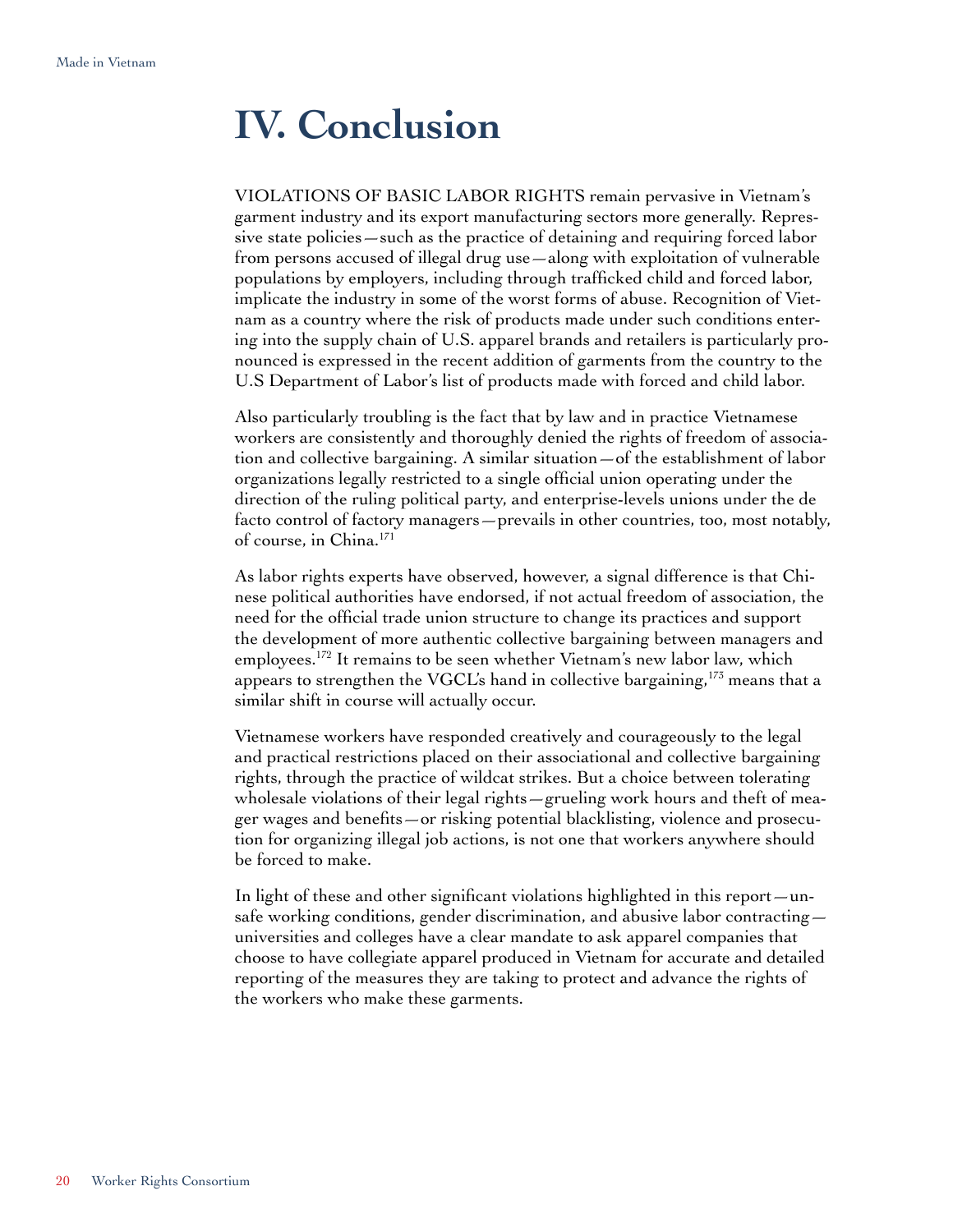# **Endnotes**

- 1 WRC, *WRC Factory Database*, http://www.workersrights.org/search/index.asp?search=results&fct\_country=Vietnam.
- 2 U.S. Department of Commerce, International Trade Administration, Office of Textiles and Apparel, *Major Shippers Report* (Apr. 30, 2013), http://otexa.ita.doc.gov/msr/catV0.htm.
- 3 Better Work Vietnam, *Garment Industry 6th Compliance Synthesis Report* 3 (Apr. 26, 2013), http://betterwork.org/vietnam/wp-content/ uploads/BWV-6th-synthesis-report.pdf.
- 4 Anna Kakuli and Irene Schipper, *Out of Focus: Labor Rights in Vietnam's Digital Camera Factories* 4 (Nov. 2011), http://www.swedwatch. org/sites/default/files/vietnamrreport\_final171111.pdf.
- 5 U.S. Dept of Labor, Bureau of Int'l Labor Affairs, Office of Child Labor, Forced Labor and Human Trafficking, *List of Goods Produced by Child Labor or Forced Labor* (Sep. 26, 2012), http://www.dol.gov/ilab/programs/ocft/2012TVPRA.pdf.
- 6 Kakuli and Schipper, *supra,* n. 4 at 4 ("It is not . . . possible [in Vietnam] to start up independent non-governmental organizations (NGOs) as they are required to work in cooperation with a government sponsor, which limits their ability to criticize labour conditions."); Anita Chan, *Strikes in Vietnam and China: Contrasts in Labor Laws and Diverging Industrial Relations Patterns* 5 (conference paper, ABA International Labor and Employment Law Committee) (May 2010) (describing research and explaining that "[i]n Vietnam very few such grassroots labour NGOs exist and there was no opportunity to get in touch with them").
- 7 See, Kakuli and Schipper, *supra,* n. 4 at 14.
- 8 See, Chan, *supra,* n. 6 at 5 (comparing labor research in China, where "a considerable number of interviews were held with the staff of labour NGOs in . . . Shenzhen, who have a wealth of experience working with Chinese migrant workers" with labor research in Vietnam, where, because "very few such grassroots labour NGOs exist," interviews "were conducted with officials of the [governmentsponsored] trade union federation and the Ministry of Labour (MOLISA), with staff members of the International Labor Organization (ILO), and with monitoring companies" as well as "locally based staff members of a well-known Western-owned footwear company").
- 9 Benedict Kerkvliet, *Government Repression and Toleration in Contemporary Vietnam* 14-15 (Southeast Asia Research Center, City University of Hong Kong: Jan. 2012) (working paper).
- 10 Better Work Vietnam, *Garment Industry, 3rd Compliance Synthesis Report* 10 (Sept. 16, 2011), http://www.betterwork.org/sites/VietNam/ English/resources/Documents/Better%20Work%20Vietnam%20-%203rd%20Compliance%20Synthesis%20Report.pdf.
- 11 Bernadine Van Gramberg, Julian Teicher, and Tien Nguyen, "Industrial Disputes in Vietnam: the Tale of the Wildcat," 4 *Asia Pacific Journal of Human Resources* (2013).
- 12 See discussion, *infra* at 10-11.
- 13 U.S. Dept. of Labor, *supra,* n. 5.
- 14 Human Rights Watch, *The Rehab Archipelago: Forced Labor and Other Abuses in Drug Detention Centers in Southern Vietnam* (2011), http://www. hrw.org/sites/default/files/reports/vietnam0911ToPost.pdf.
- 15 Human Rights Watch, "Ending Forced Labor in Vietnam's Drug Detention Centers" (Nov.16, 2011), http://www.hrw.org/ news/2011/11/16/ending-forced-labor-vietnam-s-drug-detention-centers. According to information obtained by the WRC, these suppliers reportedly included the Ocean Sky Group, a Singapore-based multinational apparel manufacturer, which was acquired in April 2013 by another Singaporean apparel firm, Luen Thai, Ltd.
- 16 Ibid.
- 17 *See,* U.S. Dept. of Labor, *supra,* n. 5.
- 18 See discussion, *infra,* at 13-14.
- 19 *See, e.g.* Kakuli and Schipper, *supra,* n. 4 at 30.
- 20 *See,* Better Work, *supra,* n. 3 at 9.
- 21 *Thanh Nien News*, "Five Jailed for Deadly Vietnam Factory Fire" (Aug. 1, 2012), http://www.thanhniennews.com/2010/pages/20120801- 4-vietnamese-1-chinese-jailed-in-deadly-factory-fire.aspx; and "Chinese Employee Killed in Northern Vietnam Factory Fire" (Dec. 12, 2011), http://www.thanhniennews.com/2010/pages/20111212-chinese-killed-in-vietnam-factory-fire.aspx.
- 22 Better Work Vietnam, *supra,* n. 3, at 9.
- 23 Id. at 22.
- 24 See discussion, *infra,* at 19-20.
- 25 See discussion, *infra,* at 20-22.
- 26 See discussion, *infra,* at 22-23.
- 27 Labor Code, Law 10-2012-QH13 (Jun. 18. 2012).
- 28 Fair Labor Association, *Tracking Charts,* http://www.fairlabor.org/transparency/tracking-charts.
- 29 Better Work Vietnam, *supra,* n. 3.
- 30 Rachel Wilshaw, Liesbeth Unger, Do Quynh Chi and Pham Thu Thuy, *Labour Rights in Unilever's Supply Chain: From Compliance to Good Practice* (Oxfam: Jan. 2013).
- 31 Kakuli and Schipper, *supra,* n. 4.
- 32 ILO Convention No. 87 (Freedom of Association and Protection of the Right to Organise Convention, 1948), Art. 2 ("Workers . . . without distinction whatsoever, shall have the right to establish and, subject only to the rules of the organisation concerned, to join organisations of their own choosing without previous authorisation.").
- 33 U.S. State Dept., Bureau of Democracy, Human Rights and Labor, *Country Reports on Human Rights Practices for 2012* ("The law does not allow workers to organize and join independent unions of their choice."), http://www.state.gov/j/drl/rls/hrrpt/humanrightsreport/index.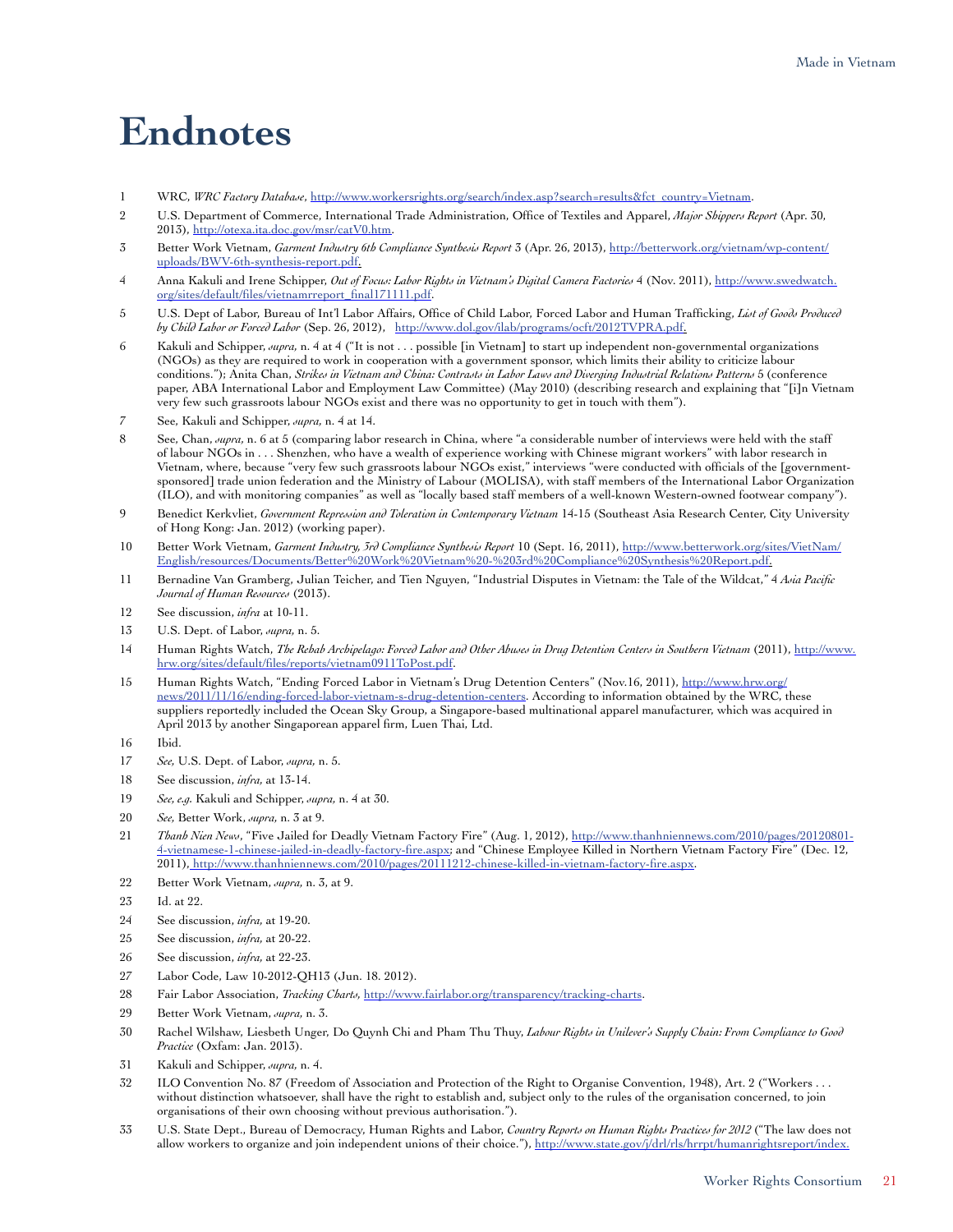htm?year=2012&dlid=204251#wrapper.

- 34 VGCL, *Statutes of the Vietnamese Trade Unions* (Nov. 5, 2008), http://www.congdoanvn.org.vn/english/details. asp?l=1&c=240&c2=240&m=557.
- 35 Law on Trade Unions, Law No. 12/2012/QH13 (Jun. 20, 2012), http://luatkhaiphong.com/Van-ban-Tieng-Anh/Law-No.-12/2012/ QH13-dated-June-20-2012-6627.html.
- 36 Van Gramberg, et al, *supra,* n. 11, at 5.
- 37 Human Rights Watch, *Not Yet a Workers Paradise: Vietnam's Suppression of the Independent Workers' Movement* 2 (May 4, 2009), http://www. hrw.org/node/82844/section/3#\_ftn5.
- 38 Ibid.
- 39 Kerkvliet, *supra,* n. 9 at 14.
- 40 Ibid.
- 41 Ibid. In 2008, another labor rights activist, Phan Ngoc Tuan, was convicted of the same charge and received a multi-year sentence. *See,*  Human Rights Watch, *supra,* n. 37.
- 42 Kerkvliet, *supra,* n. 9 at 14.
- 43 Id. at 15.

.

- 44 *See*, Van Gramberg et al, *supra*, n. 11, at 5 ("It is common for human resource managers to be the union president in F[oreign] I[invested] E[enterprises] . . . ."); *also,* Better Work Vietnam, *supra,* n. 3 at 13 ("Most union officials at the enterprise level in Vietnam are also part of the management of the enterprise.").
- 45 *See* e.g., Wilshaw et al, *supra*, n. 30 at 61 ("The U[nilever] V[iet]N[am] union includes managers appointed by . . .[Unilever's] joint venture [partner], Vinachem. Although workers are entitled to vote, this lacks meaning as they are unable to elect someone they trust to represent them; this is common practice in Viet Nam . . . .").
- 46 Le Thanh Sang, Huynh Thi Ngoc Tuyet, Nguyen Thi Minh Chau, Nguyen Lan Huong, Tran Minh Ut, *Labor Relations and Labor Conflicts* 50 (case studies) (2010).
- 47 *See,* Better Work Vietnam, *supra,* n. 3, (finding that "[i]n 81 [of 132] factories monitored, workers are not free to meet without management present . . .due to the fact that senior members of management are serving on the union executive committee in these factories" and that "[b]y default, this means that the union members are not able to meet without the influence of the management").
- 48 ILO Convention 98 (Right to Organise and Collective Bargaining Convention, 1949) Art. 2(1), (2) (adding that "acts which are designed to promote the establishment of workers' organisations under the domination of employers or employers' organisations . . . with the object of placing such organisations under the control of employers or employers' organisations, shall be deemed to constitute acts of interference within the meaning of this Article").
- 49 *See,* Van Gramberg, et al, *supra,* n. 11 at 5 (finding that "human resource managers [serving as] union president" at the same time that the union "is charged with monitoring breaches of the [Labor] Code" create "conflict [between] union leaders' managerial interest in the success of the company and their capacity to engage in critical scrutiny of enterprise operations….").
- 50 Pham Thi Hoang Lien, "Putting Workers Centre Stage Benefits Workers and Employers," *Better Work Vietnam Newsletter*, 1 (Jan.-Apr. 2013), http://www.ilo.org/wcmsp5/groups/public/---asia/---ro-bangkok/---ilo-hanoi/documents/publication/wcms\_206398.pdf.
- 51 *See,* Van Gramberg, et al, *supra,* n. 11 at 5.
- 52 ILO Conventions Nos. 87 (Freedom of Association and Protection of the Right to Organise Convention, 1948) and 98 (Right to Organise and Collective Bargaining Convention, 1949).
- 53 Quynh Chi Do, "The Challenge from Below: Wildcat Strikes and the Pressure for Union Reform in Vietnam" 18 (working paper) (Hong Kong City University Southeast Asia Research Center: Nov. 3, 2008) ("Wildcat strikes in Vietnam have . . . enabled workers to bargain with the employers for higher wages and better working conditions.").
- 54 ILO, *Digest of Decisions and Principles of the Freedom of Association Committee of the Governing Body of the ILO* **¶¶** 520, 523 (5th rev. ed. 2006).
- 55 Id. at ¶¶ 660-664, 671-673.
- 56 Kakuli and Schipper, *supra,* n. 4 at 4; U.S. State Dept., *supra,* n. 33.
- 57 Quynh, *supra,* n. 53 at 1 **("**Unsurprisingly, none of the strikes in the last 13 years was organised by the official unions.").
- 58 Id. at 18 ("The growth in scale and sophistication of strikes is attributed to the network of migrant workers living in workers' villages, [and] the organising role of team leaders and experienced workers.").
- 59 Chan, *supra,* n. 6 at 17, 37.
- 60 Id. at 8.
- 61 Van Gramberg et al, *supra,* n. 11. For examples of the authoritarian management style of foreign factory owners in Vietnam, *see DTI News*, "Workers Strike Against Mistreatment in Hanoi Industrial Park" (Apr. 9, 2013) (discussing Korean-owned manufacturer of cosmetic brushes, where "[w]orkers . . . said that they were made to memorise the phrase, 'We have parents at home, but we must learn to consider company managers as new parents.'"), http://www.dtinews.vn/en/news/017004/28597/workers-strike-against-mistreatmentin-hanoi-industrial-park.html; *also,* Sang et al, *supra,* n. 46 at 43 (reporting allegations by employees in garment factories in the Song Than industrial zone that they are fined for dropping thread on the floor, walking more slowly than their supervisors, and failing to arrive at work ten minutes before the start of their work shifts). Similarly, workers at the Tae Kwang Vina footwear factory, a longtime supplier to Nike, reported to the WRC in 2013 that they are required to arrive at work fifteen minutes early to "shout slogans" dictated by factory management ("We do not make damaged goods! We do not accept the damaged goods! We do not deliver damaged goods!") before their paid work-day begins—and are forced to write "self-criticism" letters or are fined if they fail to do so.
- 62 Ibid.
- 63 U.S. Customs data accessed via Importgenius, http://www.importgenius.com/.
- 64 *Thanh Nien News,* "Chinese Supervisor Not to be Charged for Sticking Worker's Palms with Glue" (Oct. 25, 2012), http://talkvietnam.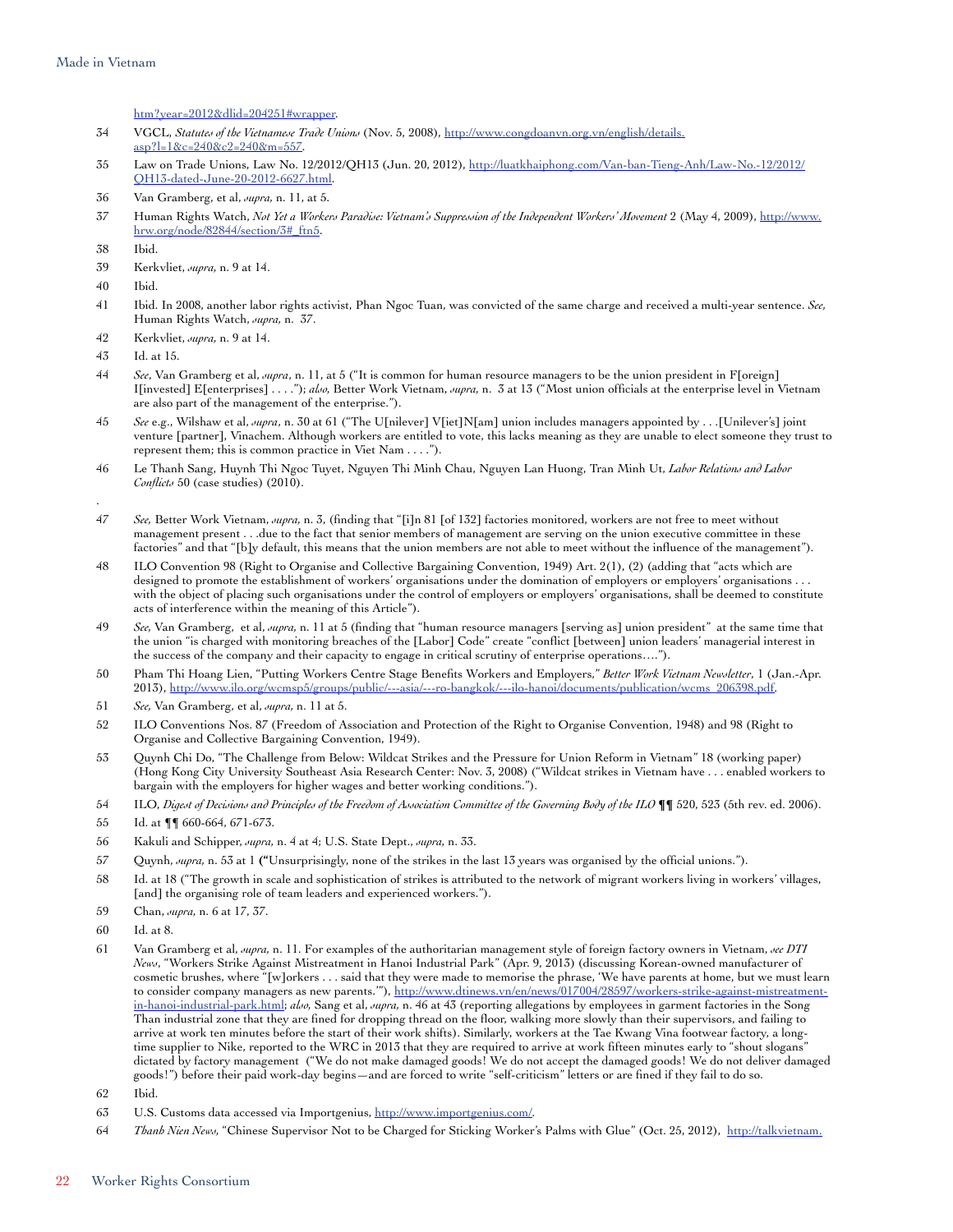com/2012/10/chinese-supervisor-not-to-be-charged-for-sticking-workers-palms-with-glue/.

65 Ibid.

- 66 Ibid. Physical abuse of workers by supervisors also tends to escalate disputes that have begun over other workplace issues. See, Phan Hien, "Workers Strike While the Iron's Hot," *Vietnam Investment Review* (Aug. 12, 2012) (discussing labor dispute at a factory owned by a Taiwanese apparel manufacturer, Makalot Garments, initially over meal allowances and rest periods, which "became more serious . . .a[fter] a Taiwanese manager hit a Vietnamese worker") http://www.vir.com.vn/news/top-news/workers-strike-while-theirons-hot.html. Makalot Garments' corporate website states that its global clients include Gap's Old Navy division, VF and Walmart. Makalot Industrial Co., Ltd., "About Makalot," http://www.makalot.com.tw/eng/about\_4.aspx.
- 67 Van Gramberg et al, *supra,* n. 11 at 6.
- 68 Id. at 4 ("Theoretically, the [Labor] Code offers workers high levels of protection. ... Nevertheless, these restrictions on employers and the range of benefits mandated for workers have done little to stop the rising tide of industrial unrest in Vietnam, which appears to be largely in reaction to employer breaches of the Code . . . ."); *also, Vietnam Breaking News,* "Binh Duong Decreases Collective Labor Disputes," (Apr. 16, 2013) ("The main reasons of collective labour conflicts and strikes resulted from violating the Labour Law regulations by employers . . ."), http://vietnambreakingnews.com/2013/04/binh-duong-decreases-collective-labour-disputes/.
- 69 Van Gramberg et al, *supra,* n. 11 at 9 ("Strikes are … illegal if they occur without the authorisation of the enterprise trade union executive. . . .").
- 70 Id. at 8-10 (discussing process for establishing legality of a job action, including consultation with three different official union entities, and a strike vote with, at factories with more than 300 employees, at least 75% of workers voting in favor of the action). The authors point out that, "These requirements fail to take into account that most strikes in Vietnam are wildcat strikes; thus the bulk of strikes in the country are illegal." Id. at 9.
- 71 Kakuli and Schipper, *supra,* n. 4 at 14 (noting that "[N]ew legislation levies a heavy responsibility on workers who organize a strike to compensate [employers] for economic damage in cases when strike action is considered illegal.").
- 72 Human Rights Watch, "Vietnam: Overturn Labor Activists' Harsh Prison Sentences" (Mar. 16, 2011), http://www.hrw.org/ news/2011/03/16/vietnam-overturn-labor-activists-harsh-prison-sentences.
- 73 Ibid.
- 74 International Trade Union Confederation, *Annual Survey of Violations of Trade Union Rights Vietnam 2012*, http://survey.ituc-csi.org/ Vietnam.html?lang=en#tabs-5.
- 75 Students and Scholars Against Corporate Misbehavior ("SACOM"), "Support Massive Strike at Adidas Supplier in Vietnam" (Jul. 12, 2011), http://sacom.hk/archives/876.
- 76 U.S. State Department, *supra,* n. 33.
- 77 Sang, et al, *supra,* n. 46 at 39.
- 78 *Thanh Nien News*, "Hanoi Guard Drives Truck into Striking Workers, One Killed" (Jun. 23. 2011), http://www.thanhniennews. com/2010/pages/20110623173639.aspx.
- 79 U.S. Dept. of Labor, *supra,* n. 5.
- 80 Human Rights Watch, *supra,* n. 14.
- 81 *Vietnam News*, "Nation Stays Atop Cashew Heap" (Jan. 8, 2011), http://vietnamnews.vnanet.vn/Economy/207434/Nation-stays-atopcashew-heap.html.
- 82 Human Rights Watch, *supra,* n. 14.
- 83 U.S. State Department, *supra,* n. 33.
- 84 Human Rights Watch, *World Report 2013: Vietnam*, http://www.hrw.org/world-report/2013/country-chapters/vietnam?page=3.
- 85 Ibid.
- 86 Ibid.
- 87 Human Rights Watch, *supra,* n. 15.
- 88 Ibid.
- 89 See discussion, *supra*, n. 15. Ocean Sky continues to list Columbia, as well as Adidas, Gap, VF and Walmart, among its "business partners" on its website, and is affiliated with the Fair Labor Association as a "participating supplier." See, Ocean Sky, "Our Products & Customers," http://www.oceanskyintl.com/product; also, FLA, "Ocean Sky International Limited," http://www.fairlabor.org/ affiliate/ocean-sky-international-limited.
- 90 *See,* Thu Huong "Trafficked Victims Get New Lease on Life," (May 21, 2013), *Vietnam News* (describing case of twenty-year old trafficking victim who was locked in garment factory, beaten and required to work sixteen-hour days), http://vietnamnews.vn/ sunday/features/239616/trafficked-victims-get-new-lease-on-life.html; *also,* see discussion, *infra,* at 16.
- 91 ILO Convention 29 (Forced Labor, 1930) ("Each Member of the International Labour Organisation which ratifies this Convention undertakes to suppress the use of forced or compulsory labour in all its forms within the shortest possible period."), http://www.ilo. org/dyn/normlex/en/f?p=NORMLEXPUB:12100:0::NO:12100:P12100\_ILO\_CODE:C029; ILO NORMLEX, Ratifications of Convention 29, http://www.ilo.org/dyn/normlex/en/f?p=1000:11300:0::NO:11300:P11300\_INSTRUMENT\_ID:312174.
- 92 19 U.S.C. § 1307 (Tariff Act of 1930, § 307) ("All goods . . . produced, or manufactured wholly or in part in any foreign country by convict labor or/and forced labor or/and indentured labor under penal sanctions shall not be entitled to entry at any of the ports of the United States, and the importation thereof is hereby prohibited. . . . ").

- 95 Ibid.
- 96 Fair Labor Association. s*upra,* n. 28.
- 97 U.S. State Dept., *supra,* n. 33.

<sup>93</sup> U.S. Dept. of Labor, *supra,* n. 5.

<sup>94</sup> ILO Better Work Vietnam, *supra,* n. 3.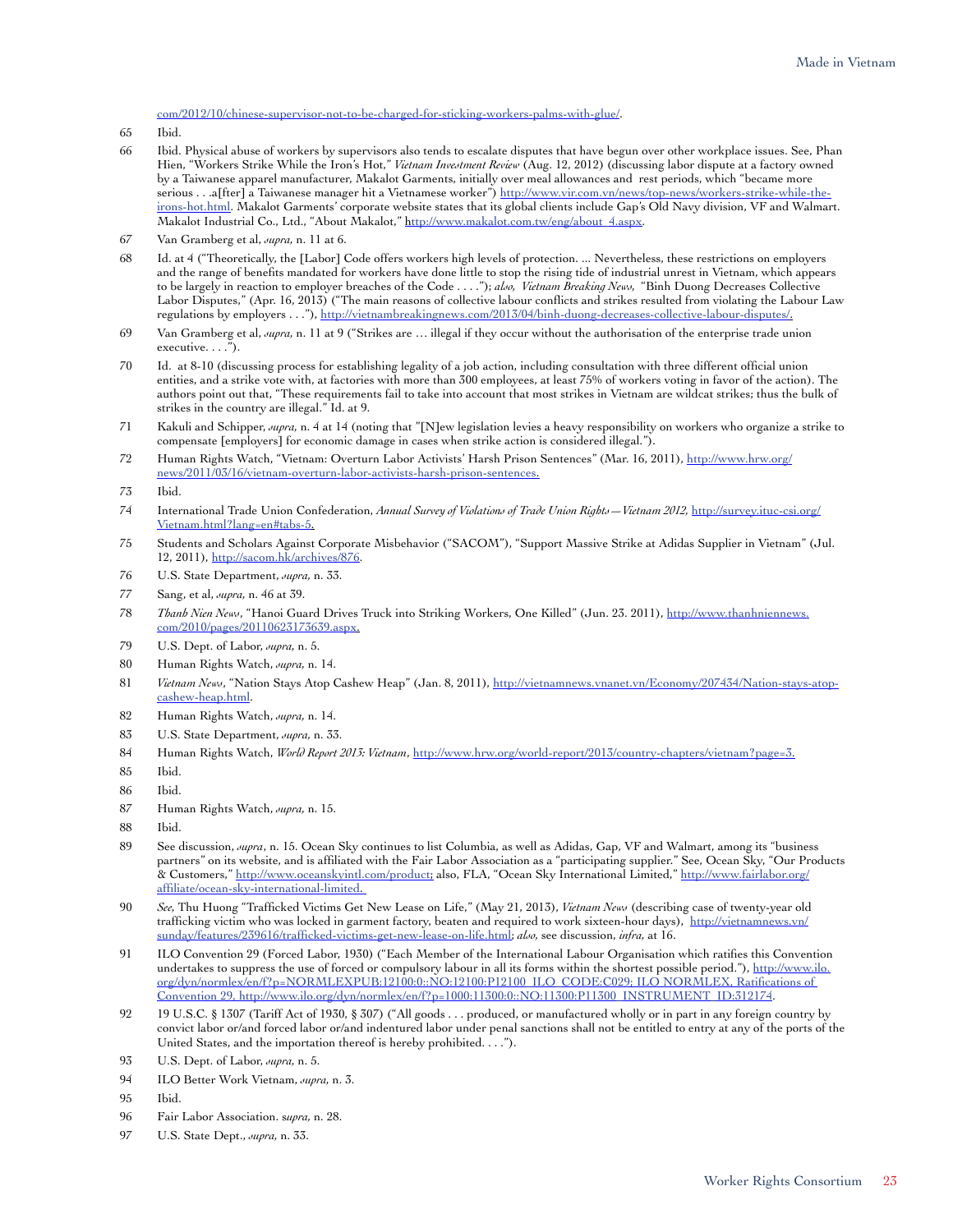#### Ibid.

- *Vietnam Net News*, "20 Child Laborers Rescued from a Garment Enterprise" (Nov. 13, 2012), http://english.vietnamnet.vn/fms/ society/52442/hcm-city--20-child-laborers-rescued-from-a-garment-enterprise.html.
- Ibid.
- Ibid.
- *Vietnam Net News*, "Businesses a Bit Puzzled About Six Month Maternity Leave Policy" (Jan. 5, 2013) (quoting managers of garment factories stating that they would "encourage" women workers to return from leave early), http://english.vietnamnet.vn/fms/ business/56161/businesses-a-bit-puzzled-about-6-month-maternity-leave-policy.html.
- ILO Conventions 111 (Discrimination (Employment and Occupation Convention, 1958) ("Each Member . . . undertakes to declare and pursue a national policy designed to promote, by methods appropriate to national conditions and practice, equality of opportunity and treatment in respect of employment and occupation, with a view to eliminating any discrimination [including on the basis of sex] in respect thereof.") and 183 (Maternity Protection Convention, 2000) ("It shall be unlawful for an employer to terminate the employment of a woman during her pregnancy or absence on [maternity] leave . . . except on grounds unrelated to the pregnancy or birth of the child and its consequences or nursing . . . . Each Member [State] shall adopt appropriate measures to ensure that maternity does not constitute a source of discrimination in employment, including . . . access to employment."), http://www.ilo.org/dyn/normlex/en/f?p=N ORMLEXPUB:12100:0::NO:12100:P12100\_ILO\_CODE:C183.
- *DTI News*, *supra,* n. 61.
- Ibid.
- Ibid.
- Kakuli and Schipper, *supra,* n. 4 at 30. Olympus later informed researchers that this policy was a "mistake." Ibid.
- Ibid.
- Ibid.
- *Vietnam News*, "Insufficient Safety Gear Poses Threat to Labourers," (Aug. 18, 2012), http://vietnamnews.vn/social-issues/228939/ insufficient-safety-gear-poses-threat-to-labourers.html.
- Ibid.
- Ibid.
- Ibid.
- Better Work Vietnam, *supra,* n. 3 at 10. Exposure to hazardous chemicals is a particularly serious issue in footwear factories where adhesives and solvents are commonly used. For example, at Nike supplier Tae Kwang Vina, where reports of health hazards from such materials first surfaced in the late 1990s, workers recently reported to the WRC that they still experience skin irritations and nausea from chemicals in use in some parts of the plant. Deepti Bhatnagar, Animesh Rathore, Magüi Moreno Torres and Parameeta Kanungo, "Nike in Vietnam: the Tae Kwang Vina Factory" (case study), http://siteresources.worldbank.org/INTEMPOWERMENT/ Resources/14826\_Nike-web.pdf.
- Fair Labor Association, *supra,* n. 28.
- Ibid. Similarly, workers at the Tae Kwang Vina factory told interviewers of a recent accident where an employee at the plant had lost a hand in the factory's machinery.
- *Thanh Nien News*, "Five Jailed for Deadly Vietnam Factory Fire" (Aug. 1, 2012), http://www.thanhniennews.com/2010/pages/20120801- 4-vietnamese-1-chinese-jailed-in-deadly-factory-fire.aspx.
- Ibid.
- Ibid.
- *Thanh Nien News*, "Chinese Employee Killed in Northern Vietnam Factory Fire" (Dec. 12, 2011), http://www.thanhniennews.com/2010/ pages/20111212-chinese-killed-in-vietnam-factory-fire.aspx.
- Labour Code, Article 106.
- Collegiate Licensing Corp., *Special Agreement regarding Labor Codes of Conduct,* Sch. I, § II.B.2 (May 2008).
- ILO Better Work Vietnam, *supra,* n. 3.
- Fair Labor Association, *supra,* n. 28.
- ILO Better Work Vietnam, *supra,* n. 3; Labour Code, Article 110.
- *Compare,* id. to ILO Better Work Vietnam, *supra,* n. 10 (finding 86% of factories inspected in 2010-2011 noncompliant in overtime hours, and 52% noncompliant in providing rest days).
- *See, DTI News*, *supra,* n. 61.
- Ibid.
- Ibid.
- *Viet Nam News*, "Over 70% of Garment Workers Suffer Occupational Stress: Survey" (Feb. 1, 2010), http://vietnamnews.vn/socialissues/employment/196444/over-70-of-garment-workers-suffer-occupational-stress-survey.html.
- Kakuli and Schipper, *supra,* n. 4 at 34.
- Wilshaw et al, *supra,* n. 30 at 11.
- Labor Code, art. 91.
- WRC, *Global Wage Trends for Apparel Workers, 2001–2011* 11 (working paper) (Center for American Progress: Apr. 2013) (finding a 40% increase in inflation-adjusted wage rates for Vietnamese garment workers between 2001 and 2011).
- Jeffery Ballinger, "Vietnamese Workers› Stories a Compelling Read" (book review), *National Catholic Reporter* (Aug. 29, 2012), http:// ncronline.org/node/31879.